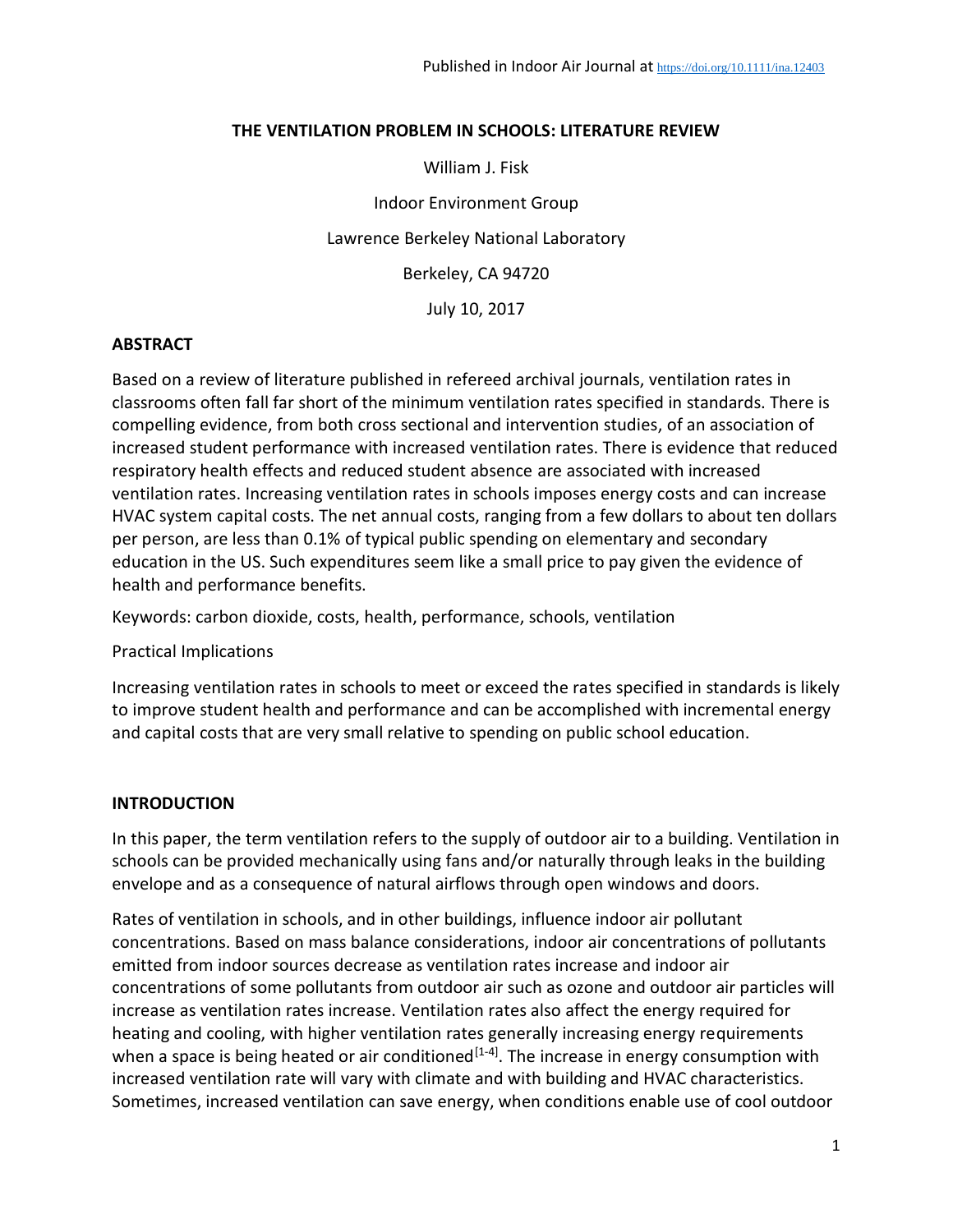air to reduce the need for air conditioning. In schools without air conditioning, ventilation is commonly employed during periods of warm weather to limit indoor temperatures. Heat is generated by the occupants and equipment in schools and ventilation is used to remove that heat and help maintain tolerable indoor temperatures. The energy consumed by school HVAC systems includes the energy consumption attributable to heating, cooling, and dehumidification of ventilation air and the energy consumption attributable to other processes, such as heat conduction through buildings envelopes. The portion of heating, ventilating, and air conditioning (HVAC) system energy use attributable to ventilation cannot normally be directly measured; thus, mathematical models of building energy performance have been employed to predict energy consumption and energy costs with and without ventilation or with different rates of ventilation.

Minimum ventilation rate standards have been established, seeking to strike a balance between effects of decreasing ventilation on air quality and energy use<sup>[5, 6]</sup>. Standards for school classrooms often specify a minimum ventilation rate per person and/or a minimum ventilation rate per unit floor area. A commonly used minimum ventilation standard in the U.S. specifies a minimum ventilation rate for classrooms of approximately 7 liters per second (L/s) or 15 cubic feet per minute (cfm) per occupant at the default occupant density<sup>[5]</sup>. A European standard specifies a minimum ventilation rate of 8 L/s (17 cfm) per occupant for moderate indoor air quality and 12.5 L/s (29 cfm) per occupant for medium indoor air quality<sup>[6]</sup>.

Carbon dioxide ( $CO<sub>2</sub>$ ) concentrations are often used as an easily measured proxy for ventilation rates. When an indoor space is unoccupied and there is air entering from outdoors, the indoor concentration of  $CO<sub>2</sub>$  approaches and eventually equals the outdoor concentration. When people enter the space, indoor concentrations increase over time because people are a source of CO2. If the number of occupants and the amount of ventilation is consistent over a sufficient period of time, the indoor  $CO<sub>2</sub>$  concentration will reach a steady value that depends on the amount of ventilation per person<sup>[7]</sup>. Even though steady concentrations are not always reached, it is possible to use the "peak" or highest measured concentration to indicate if a ventilation standard is being met. Peak indoor  $CO<sub>2</sub>$  concentrations above approximately 1000 parts per million (ppm) indicate ventilation rates less than 7 L/s (15 cfm) per occupant.

In hot and humid climates, increased ventilation rates in schools can increase time periods with an elevated indoor humidity, increasing the risk of indoor mold growth. This concern arises, in particular, with a typical heating, ventilating, and air conditioning (HVAC) configuration in which the cooling coil is placed in the mixture of outdoor air and recirculated indoor air. Even with low ventilation rates, indoor humidity is often elevated in high humidity climates but this problem can be exacerbated when ventilation rates are increased<sup>[4]</sup>. Several HVAC configurations can reduce periods of elevated indoor humidity and sometimes also save energy<sup>[4]</sup>, but impose higher equipment costs.

This document provides a review of published literature on ventilation of schools, with the primary focus on school classrooms. Topics addressed include the ventilation rates and  $CO<sub>2</sub>$ concentrations measured in schools, their associations with the health and performance of occupants, and their influence on energy use or energy costs.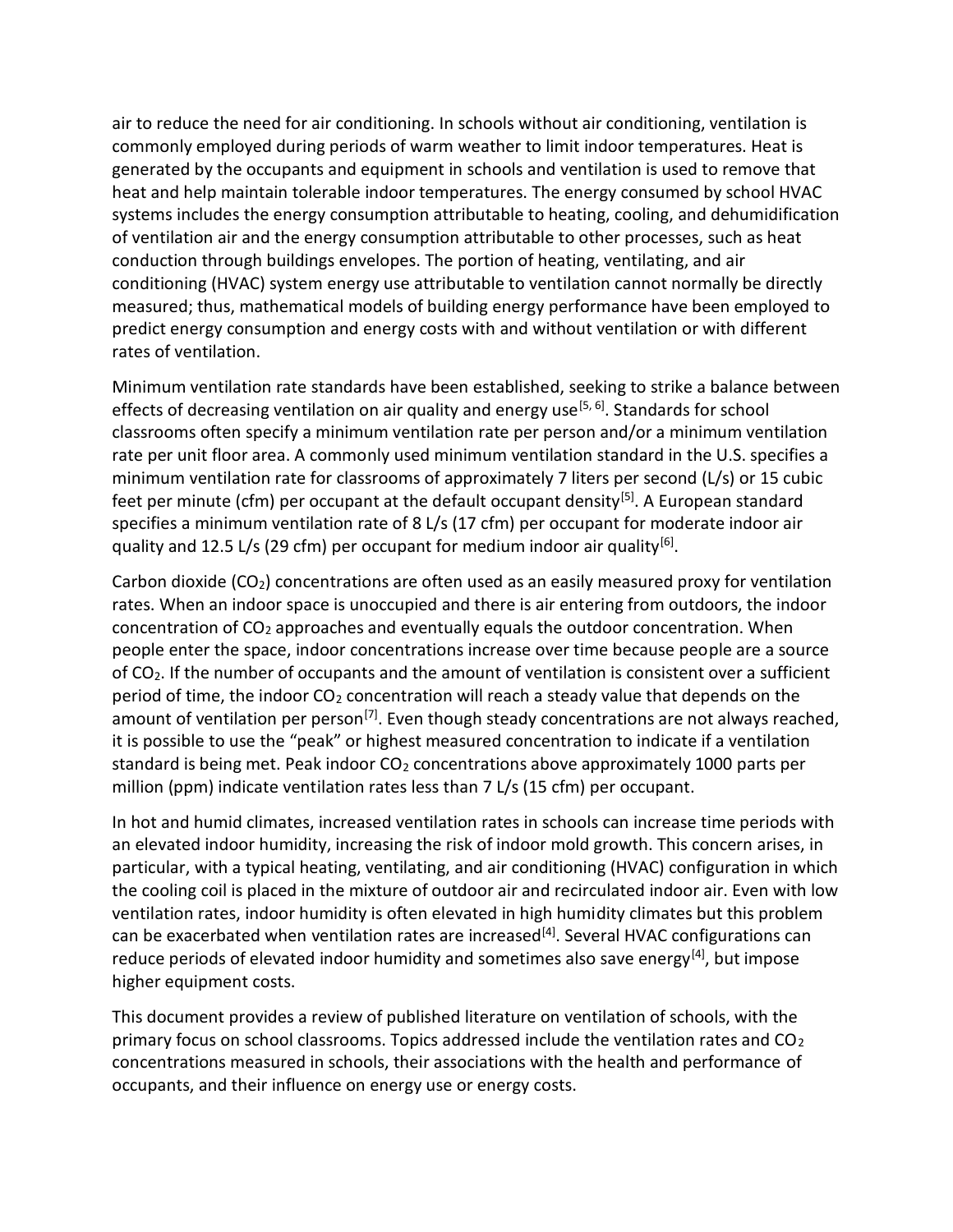#### **METHODS**

Papers on ventilation rates and  $CO<sub>2</sub>$  concentrations and their associations with occupant health and performance were identified via searches using PubMed and Google Scholar. Search terms included various combinations of school, classroom, ventilation, carbon dioxide,  $CO<sub>2</sub>$ , indoor air quality, IAQ, health, allergy, asthma, sick building syndrome, absence, sick leave, performance, productivity. Papers on the extent to which ventilation affects energy use and energy costs were identified via a search using Google Scholar with combinations of school, classroom, ventilation, and energy as search terms. Titles and abstracts were read to determine a paper's relevance, and relevant papers were fully reviewed. Additional papers were identified in the reference sections of papers identified via these web-based searches. Papers not published in refereed archival journals and previous literature reviews were excluded from consideration, except due to the limited refereed archival literature on the energy impacts of ventilation, one report<sup>[1]</sup> addressing that topic was also considered. Ventilation rate and  $CO<sub>2</sub>$  data were only used if those data reflected periods of occupancy. Some papers provided estimates of the energy impacts of ventilation but did not estimate energy costs. In these instances, energy costs were calculated, when possible, using average commercial energy prices in the U.S. in January 2017 from the U.S. Energy Information Administration<sup>[8, 9]</sup>. These prices were \$0.109 per kWh for electricity and \$0.025 per kWh of thermal energy content (\$0.069 per MJ) for natural gas. Several identified papers addressed the associations of occupant health outcomes with type of mechanical ventilation system; however, this issue was not reviewed. To facilitate a synthesis of published information, tables of study characteristics and study findings were prepared, and plots were developed of some findings. Conclusions reflected consistency of findings, numbers of studies with consistent findings, and indicators of study quality such as study size and extent of control for potential confounders.

#### **RESULTS**

### **Carbon Dioxide Concentrations and Ventilation Rates in Schools**

Figure 1 plots peak values of  $CO<sub>2</sub>$  concentration measured in classrooms from studies with 20 or more classrooms. The plot only includes data from measurements when classrooms were occupied or measurements characterized as during the school day. Study information is provided in Table 1. When available, the figure shows the reported average, median, and maximum value of the peak  $CO<sub>2</sub>$  concentrations measured in the set of classrooms within the study. In all studies, the reported average and median values of the peak  $CO<sub>2</sub>$  concentration exceeded 1000 ppm, and in many instances 2000 ppm was exceeded. Also, the maximum peak  $CO<sub>2</sub>$  concentrations range from about 3000 to 6000 ppm. Figure 2 shows time-average, as opposed to peak,  $CO<sub>2</sub>$  concentrations, also from studies with 20 or more classrooms. A majority of the averages and medians of time-average concentrations also exceeded 1000 ppm with maximum values ranging from 1400 ppm to 5200 ppm. Concentrations of  $CO<sub>2</sub>$  do not appear to be systematically higher or lower in naturally ventilated classrooms relative to mechanically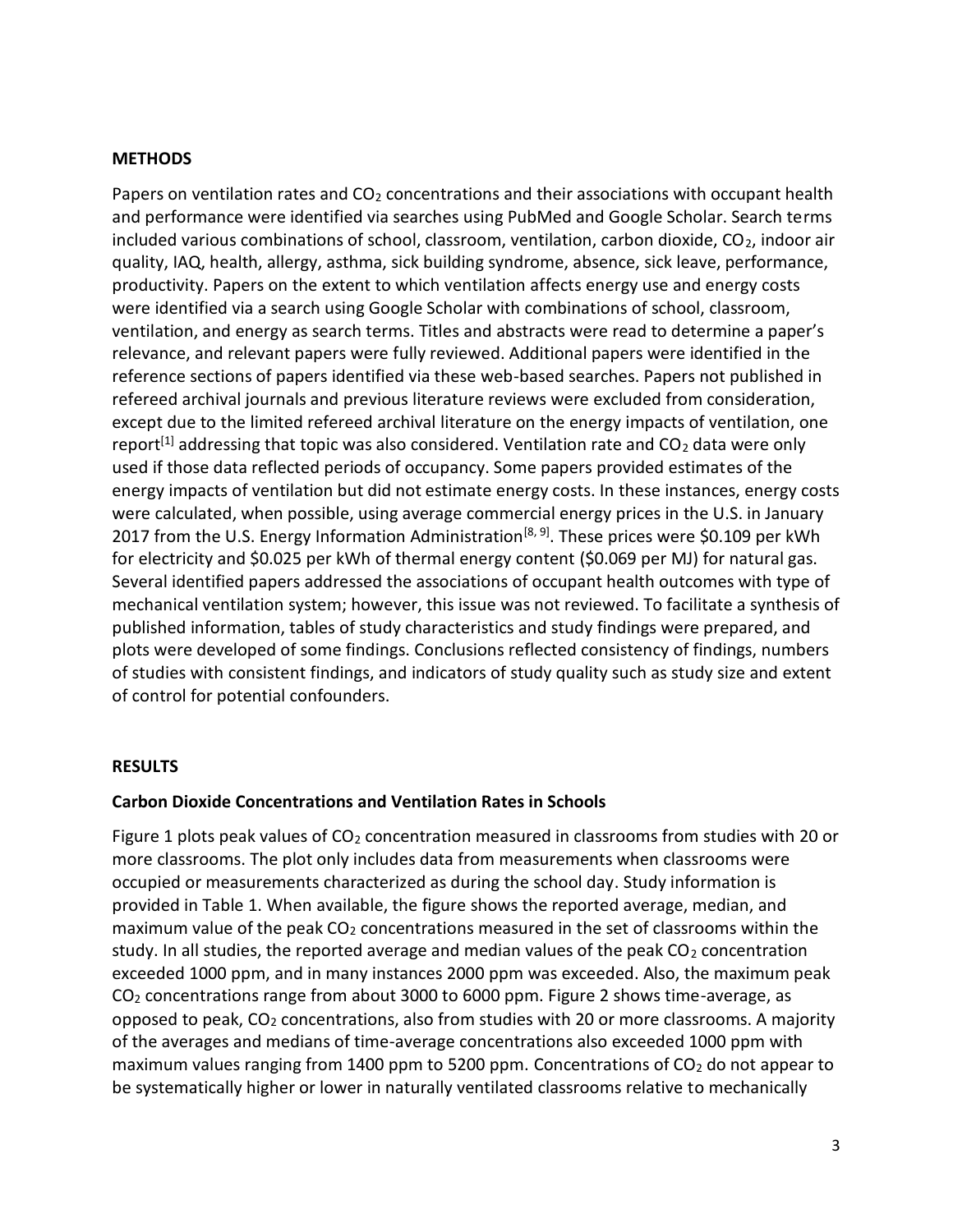ventilated classrooms. These  $CO<sub>2</sub>$  data indicate a widespread failure to provide the minimum amount of ventilation specified in standards for classrooms. The finding that  $CO<sub>2</sub>$ concentrations often far exceed 1000 ppm indicates that ventilation rates are often far less than 7 L/s (15 cfm) per occupant. Several of the studies within Table 1 provide ventilation rates and these rates are included in Table 1. The ventilation rates were estimated based on peak CO<sub>2</sub> concentrations unless the table indicates otherwise. Consistent with the high reported CO<sub>2</sub> concentrations, many studies report average or median ventilation rates in the range of 3 to 5 L/s (6 to 11 cfm) per occupant, with one average as low as 1 L/s (2 cfm) per occupant.



Figure 1. Peak carbon dioxide concentrations in classrooms.

Figure 2. Time average carbon dioxide concentrations in classrooms.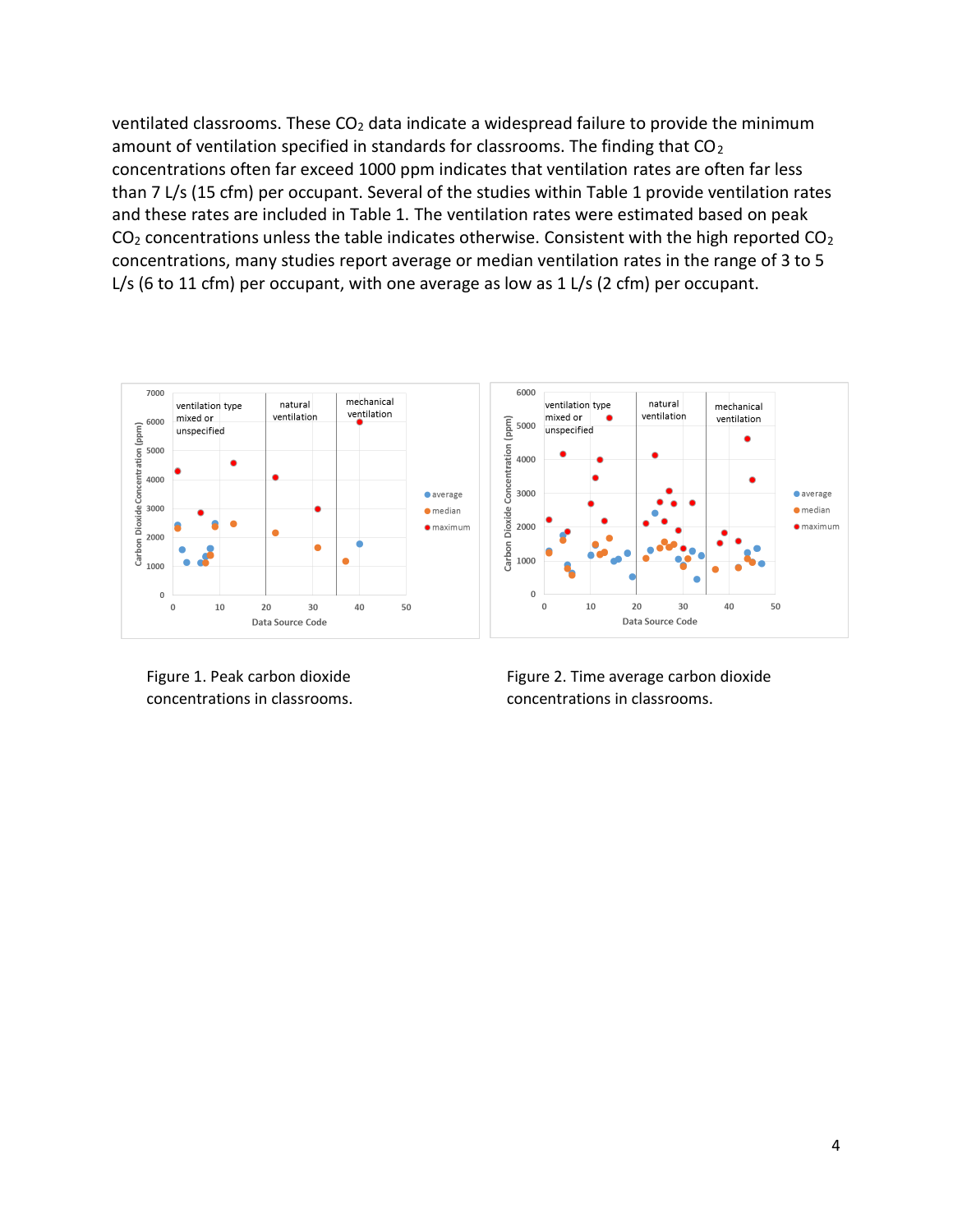Table 1. Carbon dioxide concentrations and ventilation rates in schools from studies with measurements during occupancy in 20 or more classrooms.

| Location<br><b>Grade Levels</b>                  | Number of<br><b>Classrooms (CRs)</b><br>And Schools (S)<br><b>Ventilation Type</b><br>NV= natural<br><b>MV = Mechanical</b> | <b>Measurement</b><br>Period(s)                                                                                     | Data Source Code<br>Reported carbon dioxide (CO <sub>2</sub> ) concentrations in ppm and ventilation<br>rates (VRs) in L/s (cfm) per occupant<br>$[A = average, SD = standard deviation, M = median, Min = minimum,$<br>$Max = maximum$ ] |        |
|--------------------------------------------------|-----------------------------------------------------------------------------------------------------------------------------|---------------------------------------------------------------------------------------------------------------------|-------------------------------------------------------------------------------------------------------------------------------------------------------------------------------------------------------------------------------------------|--------|
| France<br>Nursery and<br>Elementary              | <b>51 CRs</b><br>17 S<br><b>NV: 37 CR</b><br><b>MV: 14 CR</b>                                                               | $8:00$ am $-5$<br>pm, M-F for<br>one week<br><b>VRs</b><br>determined<br>from $CO2$<br>buildup curve                | 1 Time Average CO <sub>2</sub> : A 1290 SD 400 M 1250 Min 530 Max 2220<br>1 Peak CO <sub>2</sub> : A 2440 M 2320 Min 580 Max 4310<br>1 VRs: A 2.9 (6.1) SD 1.6 (3.4) Min 0.6 (1.3) Max 8.2 (17.4)                                         |        |
| Portugal<br>Grade 1-4                            | 81 CR<br>51 S<br>Ventilation type not<br>specified                                                                          | typically two<br>30 min.<br>measurements<br>per day $\sim$ 2 h<br>after start of<br>class, morning<br>and afternoon | Peak CO <sub>2</sub> :<br>2 A 1578 SD 712 Fall/winter<br>3 A 1153 SD 595 Spring/summer                                                                                                                                                    | $[11]$ |
| Germany<br>Primary and<br>Secondary              | 90 CR in winter and<br>75 CR in summer<br>64 S<br>NV: 62 S MV: 2 S                                                          | 5 h of on<br>single day in<br>each CR                                                                               | Time average CO <sub>2</sub> :<br>4 A 1759 M 1608 Min 598 Max 4172 winter<br>5 A 890 M 785 Min 480 Max 1875 summer                                                                                                                        | $[12]$ |
| Scotland<br>Primary                              | 60 CR<br>30 S<br><b>NV: 60 CR</b>                                                                                           | during<br>occupancy<br>over $3 - 5$<br>school days<br>per CR                                                        | 6 Time average CO <sub>2</sub> : M 1086 Min 592 Max 2115<br>6 Peak CO <sub>2</sub> : M 2167 Min 1065 Max 4093                                                                                                                             | $[13]$ |
| Netherlands<br>Primary                           | 81 CR<br>20 S<br><b>NV: 81 CR</b>                                                                                           | every 3<br>minute in<br>school day                                                                                  | 7 Time average $CO2$ (before interventions): A 1323                                                                                                                                                                                       | $[14]$ |
| <b>United States</b><br>Elementary and<br>Middle | 47 CR<br>9 S<br><b>MV: 47 CR</b>                                                                                            | occupied<br>rooms over<br>4.5 day period<br>in most S                                                               | 8 Time Average CO <sub>2</sub> : M 750<br>9 non portable CR: Min: 533 Max 1522<br>10 portable CR: Min 1148 Max 1836<br>8 Peak CO <sub>2</sub> : M 1200                                                                                    | $[15]$ |
| <b>United States</b><br>5 <sup>th</sup> Grade    | 100 CR<br>100 S<br>MV: 100 CR (MV fan<br>operated<br>continuously)                                                          | during<br>occupied<br>hours<br>minimum of 1<br>day per CR                                                           | Peak CO <sub>2</sub> :<br>11 A 1779 SD 852 Min 661 Max 6000<br>VRs:<br>11 A 4.2 (8.9) SD 2.3 (4.9)                                                                                                                                        | $[16]$ |
| <b>United States</b><br>5 <sup>th</sup> Grade    | 140 CR<br>70 S<br><b>MV: 140 CR</b>                                                                                         | during<br>occupied S<br>hours<br>(duration may<br>be 1 week per<br>CR)                                              | <b>VRs</b><br>12 A 3.6 SD 2.3<br>Note: data may overlap with data in prior row of this table                                                                                                                                              |        |
| Korea<br>4 <sup>th</sup> Grade                   | 34 CR<br>12 S<br><b>NV: 34 CR</b>                                                                                           | 45 to 60<br>minute per CR,<br>time of day<br>not specified                                                          | 13 Time average CO <sub>2</sub> : A 2417 SD 839 Min 907 Max 4113                                                                                                                                                                          | $[18]$ |
| Denmark<br>Day Care                              | 20 Day care centers<br>NV: 2 centers<br>MV: 18 centers                                                                      | continuously<br>during<br>occupancy,<br>measurement<br>days not<br>specified                                        | 14 Time average CO <sub>2</sub> : A 643 M 579<br>14 Peak CO <sub>2</sub> : A 1132 Min 681 Max 2864                                                                                                                                        | $[19]$ |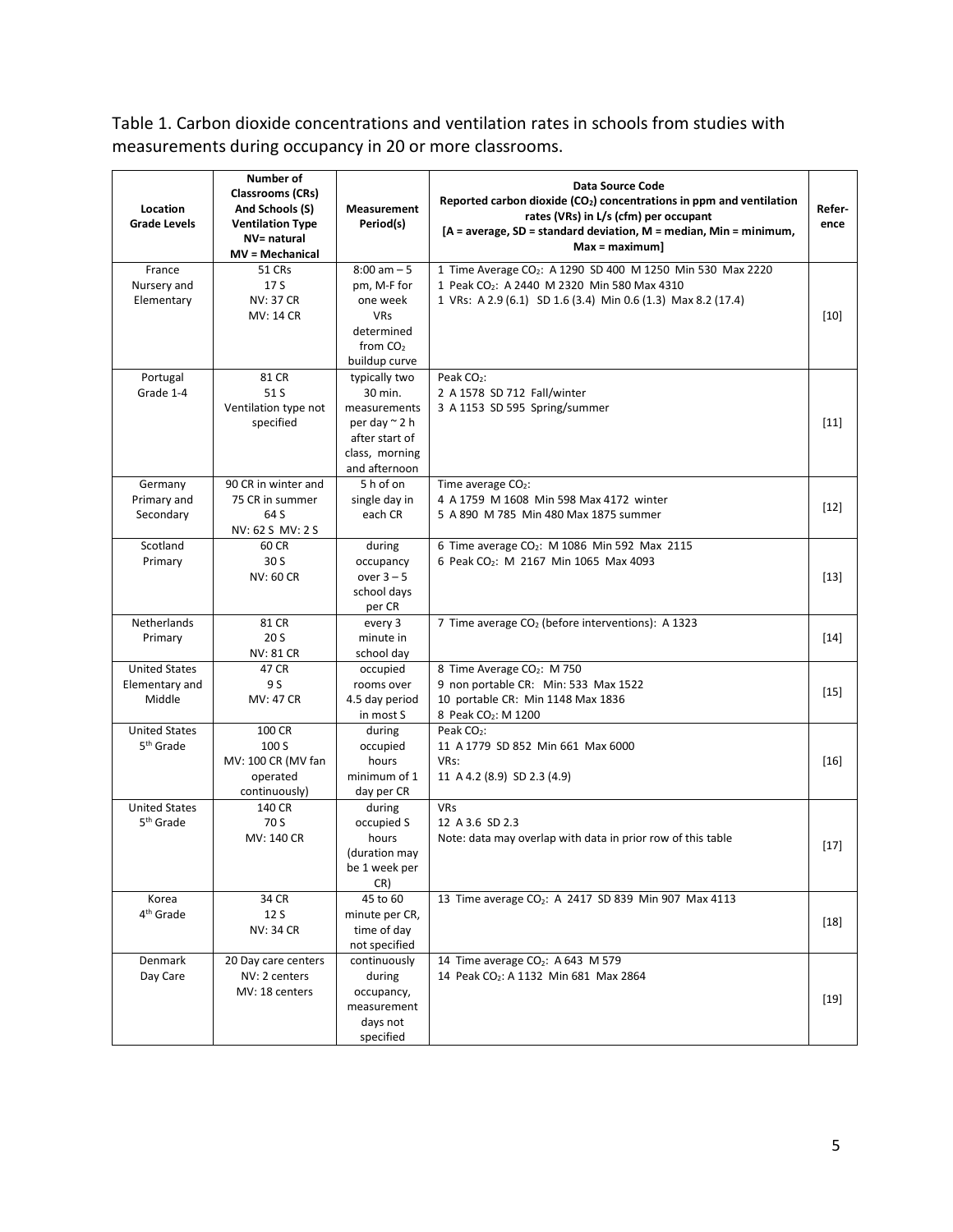#### Table 1. continued

| Location<br><b>Grade Levels</b>                       | Number of<br><b>Classrooms (CRs)</b><br>And Schools (S)<br><b>Ventilation Type</b><br>NV= natural<br><b>MV</b> = Mechanical | Measurement<br>Period(s)                                                                 | Data Source Code<br>Reported carbon dioxide $(CO2)$ concentrations in ppm and ventilation<br>rates (VRs) in L/s (cfm) per occupant<br>$[A = average, SD = standard deviation, M = median, Min = minimum,$<br>Max = maximum]                                                                                                                                                  |        |
|-------------------------------------------------------|-----------------------------------------------------------------------------------------------------------------------------|------------------------------------------------------------------------------------------|------------------------------------------------------------------------------------------------------------------------------------------------------------------------------------------------------------------------------------------------------------------------------------------------------------------------------------------------------------------------------|--------|
| <b>United States</b><br>Grades 3 - 5                  | 162 CR<br>28 S<br>3 school districts<br>NV: 60- CR<br>MV: 102 CR                                                            | continuously<br>for<br>approximately<br>2 year in each<br><b>CR</b>                      | Peak CO <sub>2</sub> :<br>15 District 1 (59 CR): A 1350 SD 652 M 1140<br>16 District 2 (52 CR): A 1630 SD 770 M1400<br>17 District 3 (51 CR): A 2490 SD 901 M 2380<br>VRs:<br>15 District 1 (59 CR): A 8.4 (17.8) SD 5.5 (11.7) M 7.0 (14.8)<br>16 District 2 (52 CR): A 6.2 (13.1) SD 4.0 (8.5) M 5.1 (10.8)<br>17 District 3 (51 CR): A 3.1 (6.6) SD 2.0 (4.2) M 2.6 (5.5) | $[20]$ |
| Portugal<br>Day Care                                  | 52 CR<br>9 day care centers<br><b>NV: 52 CR</b>                                                                             | at least 4 h<br>starting at<br>$9:00$ am                                                 | <sup>1</sup> Time Average $CO2$ :<br>18 Nursery CR Spring: M 1377 Min 973 Max 2750<br>19 Nursery CR Winter: M 1563 Min 687 Max 2178<br>20 Kindergarten CR spring: M 1402 Min 351 Max 3087<br>21 Kindergarten CR Winter: M 1492 Min 507 Max 2706                                                                                                                              | $[21]$ |
| China<br>Junior high                                  | 30 CR<br>10 <sub>S</sub><br><b>NV: 30 CR</b>                                                                                | 1 h during<br>occupancy                                                                  | 22 Time average CO <sub>2</sub> : A 1060 SD 370 Min 530 Max 1910<br>22 VRs: A 8.8 (18.6) Min 2.6 (5.5) Max 21.7 (46.0)                                                                                                                                                                                                                                                       | $[22]$ |
| <b>United States</b><br>Elementary and<br>middle/high | 64 CR<br>10 <sub>S</sub><br><b>MV: 64 CR</b>                                                                                | over 48 h<br>during 2 days<br>with<br>occupancy                                          | 23 Time average CO <sub>2</sub> : A 812 SD 215 M 799 Min 352 Max 1591                                                                                                                                                                                                                                                                                                        | $[23]$ |
| Sweden<br>Primary                                     | 36 CR<br>6 S<br><b>NV: 12 CR</b><br><b>MV: 24 CR</b>                                                                        | $5 - 10$ min at<br>the end of<br>lectures                                                | 24 Time average CO <sub>2</sub> : A 1177 Min 700 Max 2700                                                                                                                                                                                                                                                                                                                    | $[24]$ |
| Italy<br>Primary and<br>Secondary                     | 21 CR<br>7 S<br><b>NV: 21 CR</b>                                                                                            | 5 days during<br>CR occupancy<br>in each of 2<br>years                                   | 25 Time average CO <sub>2</sub> : A 881 SD 175 M 840 Min 567 Max 1370                                                                                                                                                                                                                                                                                                        | $[25]$ |
| Greece<br>Grade levels not<br>specified               | 62 CR<br>27S<br><b>NV: 62 CR</b>                                                                                            | during<br>teaching,<br>duration not<br>described<br>VRs based on<br>tracer gas<br>method | 26 Time average CO <sub>2</sub> : M 1070<br>26 Peak CO <sub>2</sub> : M 1650 Min 750 Max 3000<br>26 Ventilation rates: A 4.9 (10.4) M 4.5 (9.5) during teaching period                                                                                                                                                                                                       | $[26]$ |
| <b>United States</b><br>5 <sup>th</sup> Grade         | 54 CR<br>54 S<br><b>MV: 54 CR</b>                                                                                           | 4 to 5 hours<br>with windows<br>closed and<br>ventilation<br>system<br>operating         | 27 VRs: A 3.9 (8.3) Min 0.9 (1.9) Max 11.7 (24.8)                                                                                                                                                                                                                                                                                                                            | $[27]$ |
| <b>United States</b><br>Elementary                    | 434 CR<br>22 S<br>MV: 434 CR                                                                                                | five minute<br>measurement<br>per CR at<br>various times<br>throughout<br>school day     | Time average $CO2$ (adding 400 ppm to indoor-outdoor differences):<br>165 traditional CR in Idaho:<br>28 A 1240 SD 630 M 1070 Min 450 Max 4630<br>244 traditional CR in Washington State:<br>29 A 980 SD 310 M 970 Min 460 Max 3430                                                                                                                                          | $[28]$ |
| Europe<br>Grade Levels<br>not specified               | 46 CR<br>21 S<br>Mix of NV and MV                                                                                           | minimum of 4<br>h during<br>occupancy on<br>one day                                      | 30 Time average CO <sub>2</sub> : A 1467 SD 683 M 1490 Min 525 Max 3475<br>30 VRs: A 7.5 (15.9) SD 7.9 (16.7) M 3.1 (6.6) Min 1.5 (3.2) Max 35.0<br>(74.2)                                                                                                                                                                                                                   | $[29]$ |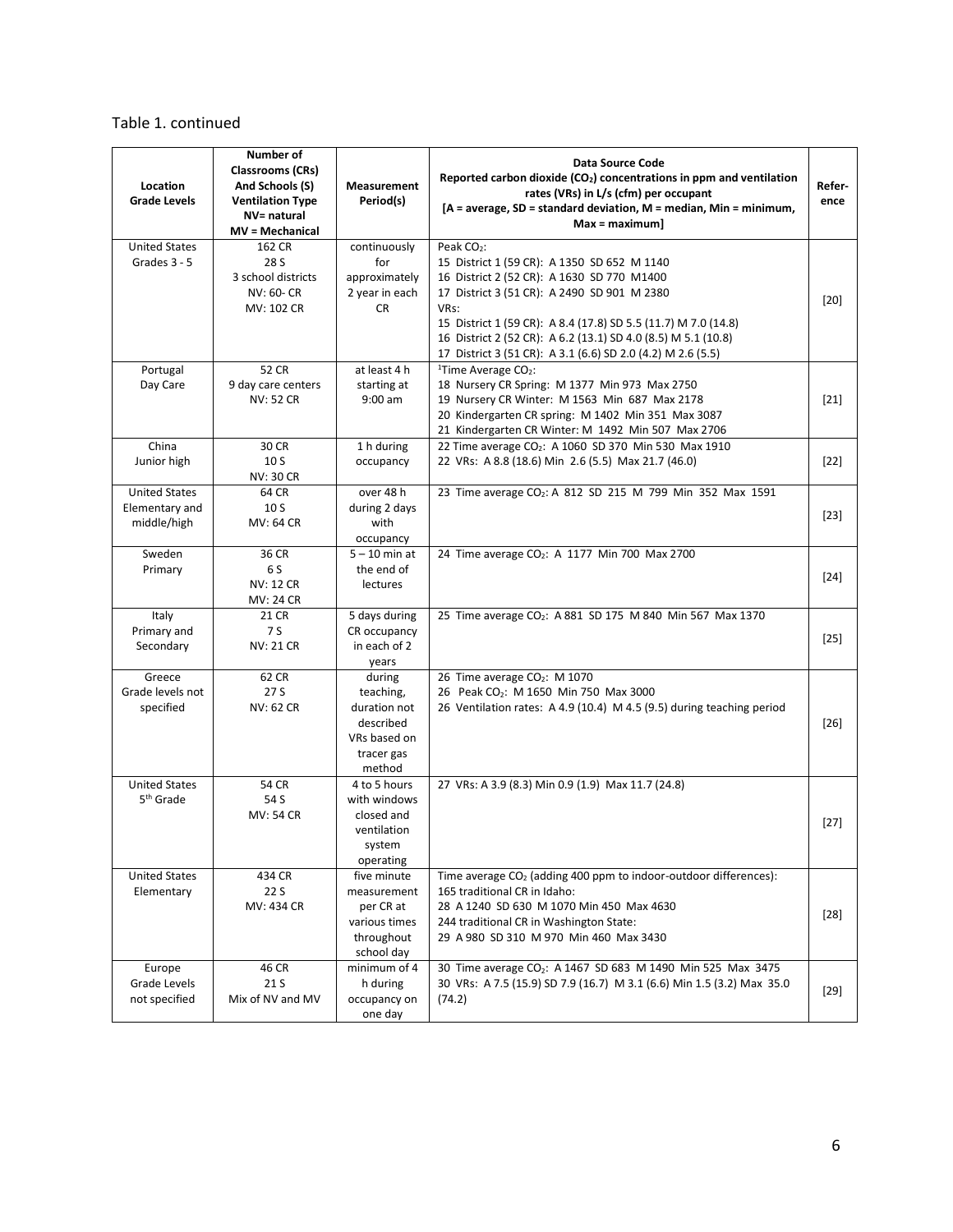#### Table 1. continued

| Location<br><b>Grade Levels</b>         | Number of<br><b>Classrooms (CRs)</b><br>And Schools (S)<br><b>Ventilation Type</b><br>NV= natural<br><b>MV</b> = Mechanical                                  | <b>Measurement</b><br>Period(s)                                                                                      | Data Source Code<br>Reported carbon dioxide $(CO2)$ concentrations in ppm and ventilation<br>rates (VRs) in L/s (cfm) per occupant<br>[A = average, SD = standard deviation, M = median, Min = minimum,<br>Max = maximum]                                                                                                                                                                                                                                                                             | Refer-<br>ence |
|-----------------------------------------|--------------------------------------------------------------------------------------------------------------------------------------------------------------|----------------------------------------------------------------------------------------------------------------------|-------------------------------------------------------------------------------------------------------------------------------------------------------------------------------------------------------------------------------------------------------------------------------------------------------------------------------------------------------------------------------------------------------------------------------------------------------------------------------------------------------|----------------|
| Denmark<br>Pre-school to<br>High School | 820 CR<br>389 S<br>Mix of NV and MV                                                                                                                          | in 732 CR,<br>measured<br>once briefly at<br>end of a<br>lesson; in 88<br>CR, measured<br>over average<br>of 17 days | Time average CO <sub>2</sub> :<br>31 732 CR with spot measurements: M 1200 Min 400 Max 4000<br>32 88 CR with measurements over time: M 1261 Min 578 Max 2183<br>Peak CO <sub>2</sub> :<br>32 88 CR with measurements over time: M 2479 Min 900 Max 4597                                                                                                                                                                                                                                               | $[30]$         |
| <b>United States</b><br>Elementary      | 385 rooms (5 - 7 CR<br>and libraries) in each<br>of 60 S<br>Ventilation types not<br>specified, some or<br>all have MV                                       | 3 minutes per<br>CR between<br>11:00 am and<br>3:00 pm                                                               | 33 Time average CO <sub>2</sub> : M 1672 Min 385 Max 5247                                                                                                                                                                                                                                                                                                                                                                                                                                             | $[31]$         |
| Germany<br>Elementary                   | <b>20 CR</b><br>6 S<br><b>MV: 20 CR</b>                                                                                                                      | over 4 h after<br>start of<br>classes, on 2<br>days per CR                                                           | 34 Time average CO <sub>2</sub> : A 1371                                                                                                                                                                                                                                                                                                                                                                                                                                                              | $[32]$         |
| Sweden<br>Primary and<br>Secondary      | 100 CR<br>39 S<br>Ventilation types not<br>specified, some or<br>all have MV                                                                                 | twice per CR<br>for 165<br>minutes at the<br>end of a<br>lesson                                                      | Time average CO <sub>2</sub><br><b>VRs</b><br>35 Baseline period A 998 SD 301<br>A 5.4 SD 4.3<br>36 Follow up period A 1059 SD 345<br>A 7.9 SD 4.8                                                                                                                                                                                                                                                                                                                                                    | $[33]$         |
| Sweden<br>Primary                       | 24 CR<br>12S<br><b>NV: 8 CR</b><br>MV: 16 CR S                                                                                                               | measured VRs<br>with tracer gas<br>decay method                                                                      | 37 VRs: A 4.4 (9.3) Min 1.1 (2.3) Max 9.0 (19.1)                                                                                                                                                                                                                                                                                                                                                                                                                                                      | $[34]$         |
| Korea<br>Kindergarten<br>through High   | 165 CR<br>55 S<br>Ventilation type not<br>specified                                                                                                          | 5-7 h during<br>occupancy on<br>one day                                                                              | 38 Time average CO <sub>2</sub> : A 1229 SD 799                                                                                                                                                                                                                                                                                                                                                                                                                                                       | $[35]$         |
| China<br>Jr. High                       | 32 CR<br>10 S<br><b>NV: 32 CR</b>                                                                                                                            | 2 h per CR<br>during<br>occupancy on<br>2 years                                                                      | 39 Time average CO <sub>2</sub> : A 1290 SD 610 Min 428 Max 2728                                                                                                                                                                                                                                                                                                                                                                                                                                      | $[36]$         |
| Singapore<br>Day Care                   | 208 CR<br>104 daycare centers<br><b>NV: 59 CR</b><br>Hybrid ventilation:<br>21 CR<br>MV with air<br>conditioning: 5 CR<br>NV with air<br>conditioning: 19 CR | 8:00 am to<br>5:00 pm,<br>number of<br>measurement<br>days not<br>specified                                          | Time average CO <sub>2</sub> :<br>40 59 naturally ventilated CR A 466 SD 72<br>41 21 CR with hybrid ventilation A 538 SD 147<br>42 5 CR with MV and air conditioning A 930 SD 175<br>43 19 CR with NV and air conditioning A 1163 SD 575<br><b>VRs</b><br>40 59 NV CR A 16.4 (34.7) SD 29.5 (62.5)<br>41 21 CR with hybrid ventilation A 8.6 (18.2) SD 18.9 (40.0)<br>42 5 CR with MV and air conditioning A 1.0 (2.1) SD 1.6 (3.4)<br>43 19 CR with NV and air conditioning A 1.6 (3.4) SD 2.0 (4.2) | $[37]$         |

<sup>1</sup> based on method description, concentrations are assumed to be time average values

## **Associations of ventilation rates with health and performance**

Table 2 provides summaries of studies of the associations of ventilation rates or  $CO<sub>2</sub>$ concentrations in schools with student performance, health symptoms or health signs, and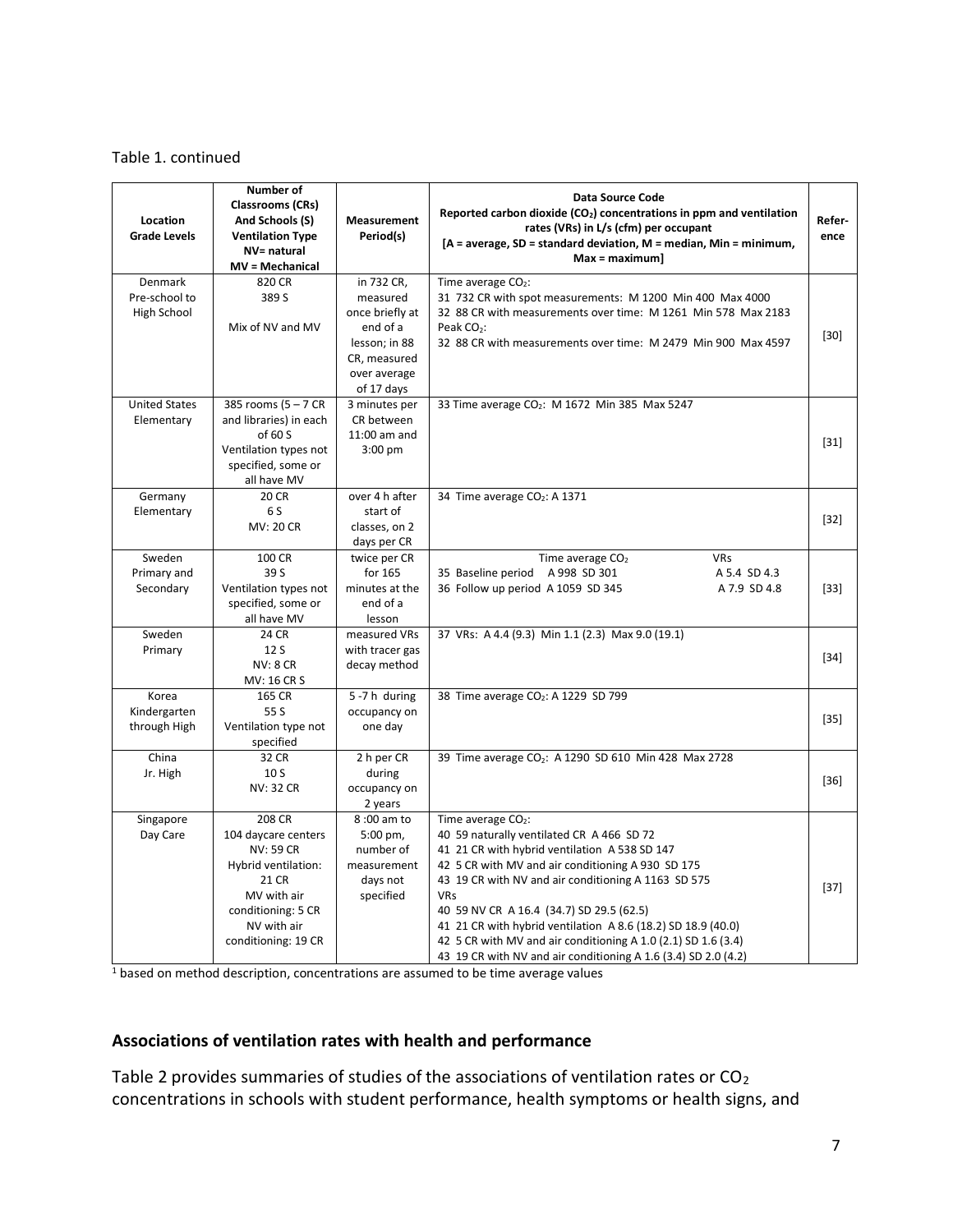absence rates. Key study features are included in the table including study size and the extent to which each study controlled for potential confounding.

Table 2 includes 11 studies of the associations of student performance with ventilation rates or  $CO<sub>2</sub>$  concentrations. In five of these studies, reported in six papers<sup>[13, 16, 17, 27, 38, 39]</sup>, students' scores on standard academic achievement tests used by school districts were employed to assess student performance. In the remaining six studies<sup>[32, 40-44]</sup>, special tests were added by the researchers to measure student performance. Overall, eight of the eleven studies report statistically significant improvements in at least some measures of performance with increased ventilation rates or lower  $CO_2$  concentrations, while a ninth study<sup>[27]</sup> reported a statistically significant improvement when applying a less stringent than typical criterion for statistical significance (P <0.1 was used while other studies used P < 0.05). A tenth study found general improvements in performance with increased ventilation rates that were not statistically significant<sup>[39]</sup>. Performance generally improved a few percent, to as much as 15%, with increased ventilation rate or with lower  $CO<sub>2</sub>$  concentration. Five of eleven studies were intervention studies<sup>[32, 40, 41, 43, 44]</sup> in which ventilation rates were increased and changes in performance within students were measured. These intervention studies employed special tests of aspects of student performance, such as speed and accuracy in number addition, multiplication, proofreading, and logical thinking. These intervention studies are less subject to error by confounding from other factors than cross sectional studies. All five intervention studies reported statistically significant increases in some aspects of performance with increased ventilation rate, but sometimes the performance increases were significant for only a minority of measures of performance. Overall, this body of research provides compelling evidence of an association of improved student performance with increased classroom ventilation rates.

Table 2 also includes 11 studies of the associations of school ventilation rates or  $CO<sub>2</sub>$ concentrations with either health symptoms determined via questionnaires or measured signs of health such as nasal patency which indicates openness of the nose or indicators of inflammation in nasal passages. Most of these studies have focused on measures of respiratory health such as nasal symptoms, allergy symptoms, or nasal openness. Only two of 11 studies are intervention studies<sup>[43, 44]</sup> less subject to error by confounding. Of the nine cross-sectional studies, six employed multivariate models to control for potential confounding. Eight out of 11 studies report statistically significant improvements in at least some health symptom or sign of health with increased ventilation rates<sup>[17, 18, 22, 23, 29, 34, 36, 45]</sup>, although all studies also found some health symptoms or signs of health to not be associated with ventilation rate. Two studies included measures of nasal patency which indicates nasal openness<sup>[29, 34]</sup> and both found improvements with increased ventilation. One study measured markers in inflammation in the nose<sup>[46]</sup> and found decreased inflammation with increased ventilation. Among the two intervention studies, one reported essentially no significant effects of ventilation rates on symptoms<sup>[44]</sup> and one reported no significant effects for all symptoms except eye symptoms which increased slightly at higher ventilation rates<sup>[43]</sup>. Overall, given that eight of 11 studies report statistically significant improvements in health outcomes, this research suggests improvements in measures of respiratory health with increased ventilation rates, but the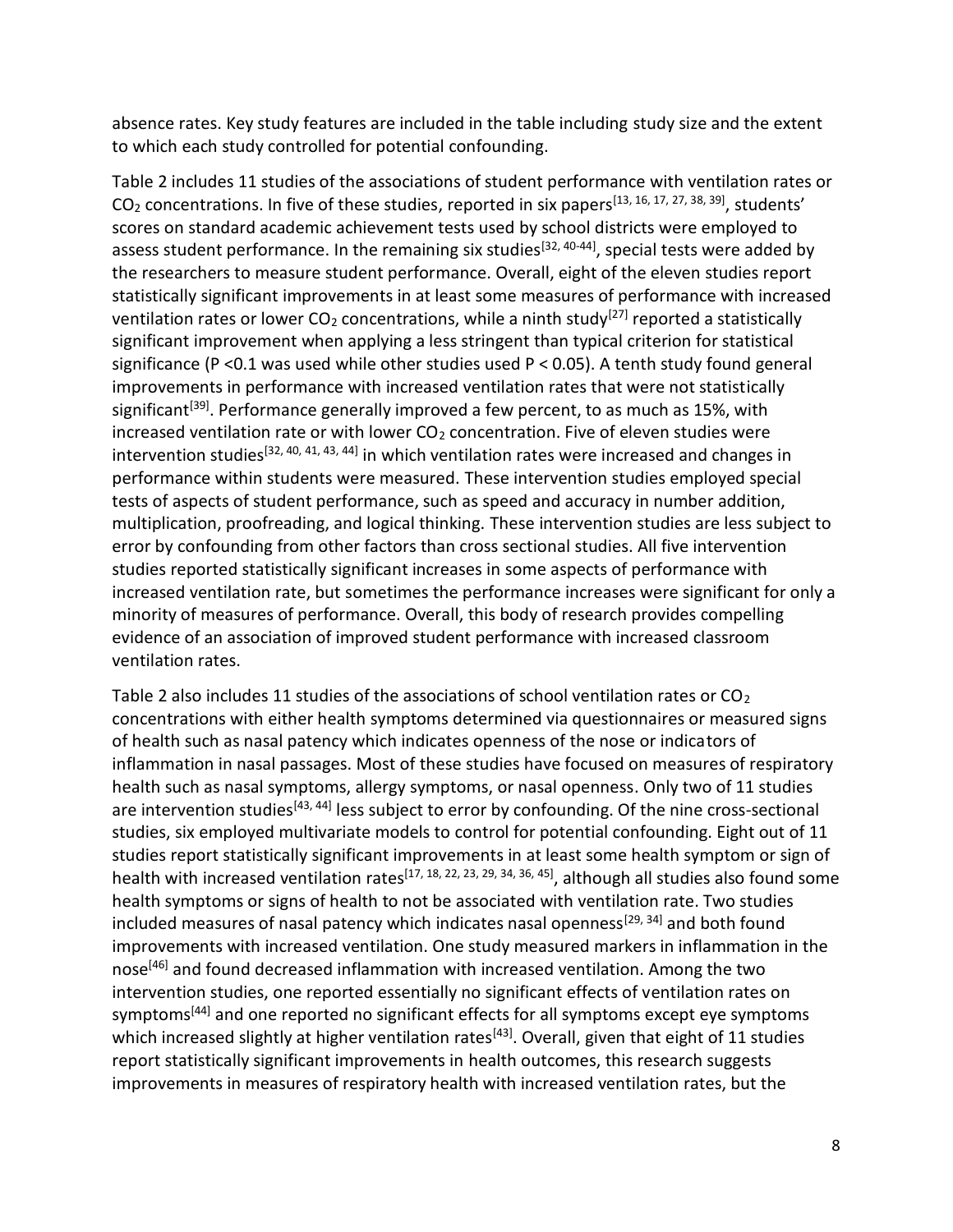evidence of improvement in health is not as compelling as the evidence of improvements in student performance.

Five of the studies in Table 2 investigated the association of ventilation rates or  $CO<sub>2</sub>$ concentrations with total absence or illness absence. None are intervention studies. Four out of five studies<sup>[13, 19, 20, 28]</sup> found statistically significant decreases in absence rates with more ventilation or lower  $CO<sub>2</sub>$  concentrations. All of these studies used multivariate analysis models to control for potential confounders. The strongest study, which followed 162 classrooms for two years<sup>[20]</sup>, found a 1.6% decrease in absence for each 1 L/s (2 cfm) per person increase in ventilation rate. The study results indicate a potential to reduce absence by several percent since it was feasible to increase ventilation rates in most classrooms by at least a few L/s (several cfm) per person. Another study found absence decreasing by 0.4 days per year for each 100 ppm decrease in CO<sub>2</sub> concentration<sup>[13]</sup>. Since it is practical to reduce classroom CO<sub>2</sub> by at least a few 100 ppm in many classrooms, the study results suggests a potential to decrease absence by a couple of days per year. Overall, the available research indicates that increased ventilation rates in classrooms are associated with reduced student absence, but the available data are limited. For both elementary and middle school students, reduced student absence has been shown to be associated with higher grade point averages and higher scores in academic achievement tests<sup>[47]</sup>.

| Table 2. Summary of studies of associations of health, performance or absence with ventilation |  |  |
|------------------------------------------------------------------------------------------------|--|--|
| rates or carbon dioxide concentrations in schools.                                             |  |  |

| <b>Study Features</b>                                                                                                                                                                                                                                                                                                                                                                                                                                                              | <b>Key Ventilation Rate-Related Findings</b>                                                                                                                                                                                                                                                                                                                                                                                                                                                                                                  | Refer-<br>ence |
|------------------------------------------------------------------------------------------------------------------------------------------------------------------------------------------------------------------------------------------------------------------------------------------------------------------------------------------------------------------------------------------------------------------------------------------------------------------------------------|-----------------------------------------------------------------------------------------------------------------------------------------------------------------------------------------------------------------------------------------------------------------------------------------------------------------------------------------------------------------------------------------------------------------------------------------------------------------------------------------------------------------------------------------------|----------------|
| This intervention study compared cognitive<br>performance of approximately 215 students in 12<br>classrooms from 6 primary schools in England, with<br>and without outdoor air supply by a mechanical<br>ventilation system. The study attempted to maintain<br>temperatures the same with low and high ventilation<br>rates but temperature control was not fully successful<br>and the analysis of the effects of ventilation did not<br>control for differences in temperature. | With mechanical outdoor air ventilation, ventilation rates were<br>increased from approximately 1 to 8 L/s (2.2 to 17.0 cfm) per student.<br>Cognitive performance, a combination of speed and accuracy,<br>increased by 2.2% to 15% in fours tests of cognitive performance. There<br>were no statistically significant changes in performance in five<br>additional tests of cognitive performance. Note that data from two<br>additional schools in which there was little change in ventilation rate<br>were not included in the analysis | $[40]$         |
| In a single naturally ventilated primary school<br>classroom in England with an air conditioner that<br>provided no outdoor air, cognitive performance of 18<br>students was measured during reference periods and<br>during intervention periods with window opened.                                                                                                                                                                                                              | $CO2$ levels were 2909 ± 274 ppm without window opening and 690 ±<br>122 ppm with window opening. Temperatures ranged from 22.7 to 23.6<br>without window opening and from 22.4 to 24.4, with one outlier of<br>22.8 with window opening. The "power of attention" which indicates<br>intensity of concentration improved 5% with windows opened. There<br>were no statistically significant effects of window opening on accuracy<br>or picture recognition.                                                                                 | $[41]$         |
| This cross sectional study measured environmental<br>conditions in nine naturally ventilated schools in<br>Greece and used questionnaires to assess students'<br>health symptoms and perceptions of the indoor<br>environment.                                                                                                                                                                                                                                                     | There was a statistically significant increase in allergy symptoms but not<br>headache, throat irritation, or cough with higher CO <sub>2</sub> concentrations,<br>but the analysis did not control for potential confounding by other<br>factors                                                                                                                                                                                                                                                                                             | $[45]$         |
| This cross sectional study of 1019 students in 51<br>elementary schools in Portugal measured some<br>indoor air quality parameters and used<br>questionnaires to assess students' health symptoms.<br>The classroom ventilation types were not described.                                                                                                                                                                                                                          | This study found lack of concentration associated with higher CO <sub>2</sub><br>concentration, but there were no statistically significant associations of<br>CO <sub>2</sub> levels with health effects. It appears that the analysis did not<br>control for potential confounding by other factors.                                                                                                                                                                                                                                        | $[11]$         |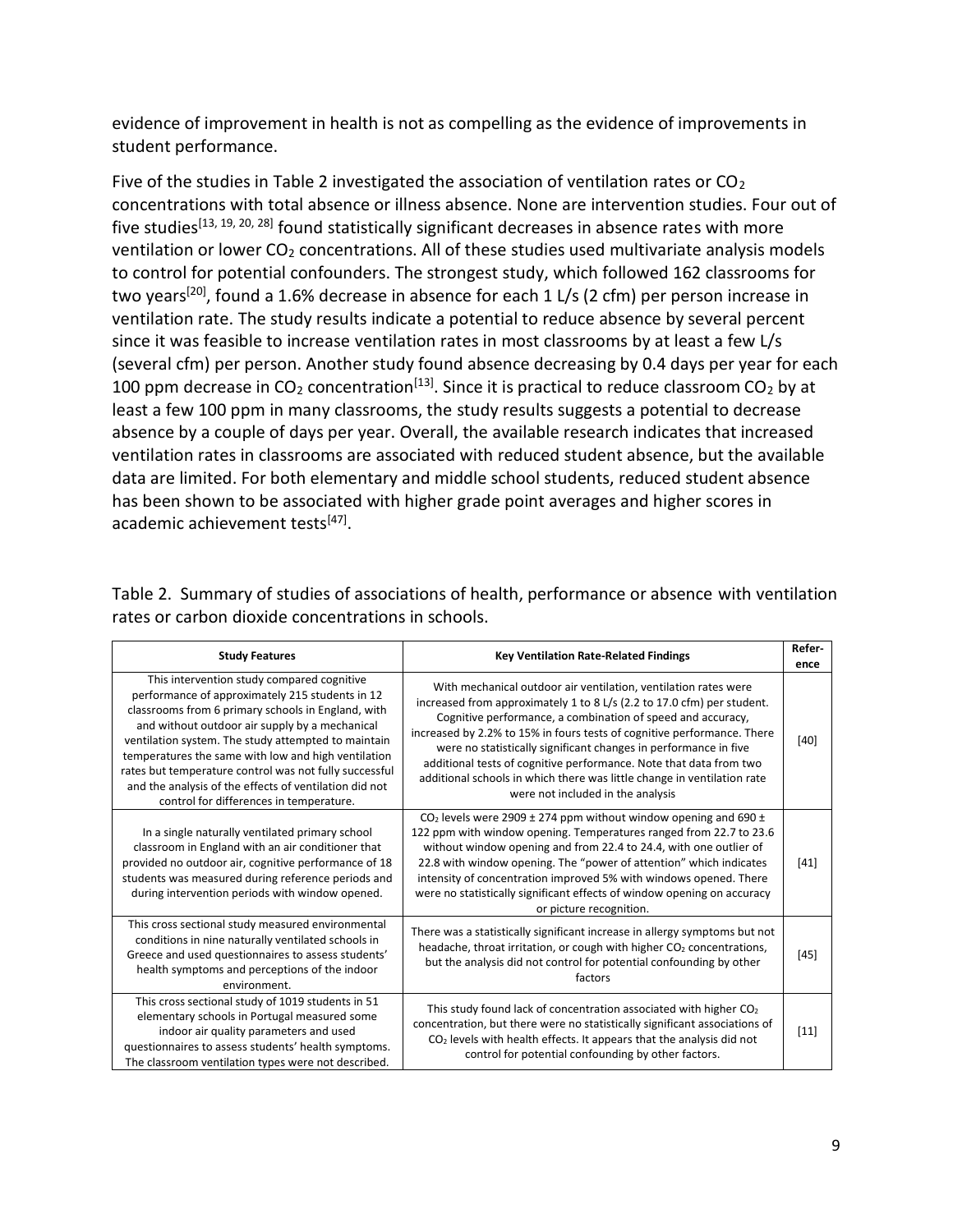#### Table 2. continued

| <b>Study Features</b>                                                                                                                                                                                                                                                                                                                                                                                                                                                                                                                                                                                                                                                              | <b>Key Ventilation Rate-Related Findings</b>                                                                                                                                                                                                                                                                                                                                                                                                                                                                                                                                               | Refer-<br>ence   |
|------------------------------------------------------------------------------------------------------------------------------------------------------------------------------------------------------------------------------------------------------------------------------------------------------------------------------------------------------------------------------------------------------------------------------------------------------------------------------------------------------------------------------------------------------------------------------------------------------------------------------------------------------------------------------------|--------------------------------------------------------------------------------------------------------------------------------------------------------------------------------------------------------------------------------------------------------------------------------------------------------------------------------------------------------------------------------------------------------------------------------------------------------------------------------------------------------------------------------------------------------------------------------------------|------------------|
| This cross sectional study measured carbon dioxide<br>concentrations in 60 naturally-ventilated primary<br>school classrooms in Scotland, and assessed the<br>association of carbon dioxide levels with student<br>attendance and educational attainment.                                                                                                                                                                                                                                                                                                                                                                                                                          | For each 100 ppm increase in time average, but not peak, CO <sub>2</sub><br>concentration student attendance decreased by about 0.4 days per<br>year, controlling for socio-economic status and class size. Classroom<br>temperature and relative humidity did not affect attendance. There<br>were no statistically significant associations of CO <sub>2</sub> concentrations with<br>academic performance as measured on standard tests, after controlling<br>for attendance.                                                                                                           | $[13]$           |
| This cross sectional study evaluated associations of<br>ventilation rates with student academic achievement<br>in 100 fifth-grade mechanically-ventilated classrooms<br>from 100 US schools. Academic achievement was<br>based on scores on standardized tests The analysis<br>model controlled for potential confounding by<br>socioeconomic factors                                                                                                                                                                                                                                                                                                                              | Considering the 87 classrooms with ventilation rates less than<br>recommended in a minimum ventilation standard, there was a 2.9%<br>(0.9% to 4.8%) increase in students passing the math test and a 2.7%<br>(0.5% to 4.9%) increase in students passing the reading test.                                                                                                                                                                                                                                                                                                                 | $[16]$           |
| This cross sectional study evaluated associations of<br>ventilation rates with student academic achievement<br>in 140 fifth-grade mechanically-ventilated classrooms<br>from 100 US schools. Academic achievement was<br>based on scores on standardized tests The analysis<br>model controlled for potential confounding by<br>socioeconomic factors, days of absence, highest<br>degree held by the teacher, and classroom<br>temperature.                                                                                                                                                                                                                                       | Scores on the mathematics test increased by 5% for each 1 L/s (2.2 cfm)<br>per person increase in ventilation rate. There were similar, but non-<br>statistically significant, associations of ventilation rates with scores in<br>the reading and sciences tests. Higher ventilation rates were associated<br>with a decrease in visits to the school nurse for respiratory symptoms<br>but not with statistically significant change in visits for gastro-intestinal<br>symptoms. Ventilation rates were not significantly associated with<br>student absence.                           | $[38]$<br>$[17]$ |
| In a cross sectional study in nine elementary schools<br>in Austria, cognitive performance of 436 students and<br>classroom indoor air quality parameters were<br>measured and determined via inspections. Analysis of<br>the association of CO <sub>2</sub> concentration with cognitive<br>performance controlled for potential confounding by<br>personal factors including parental education. The<br>classroom ventilation methods were not described.                                                                                                                                                                                                                        | Reduced student cognitive performance was associated with higher<br>classroom CO <sub>2</sub> concentrations.                                                                                                                                                                                                                                                                                                                                                                                                                                                                              | $[42]$           |
| This cross sectional study of 2453 fourth-grade<br>students in 12 naturally-ventilated schools in Korea<br>measured indoor air quality parameters in classrooms<br>and used a questionnaire to obtain data on<br>respiratory symptoms and home characteristics. The<br>analysis control for potential confounding by personal<br>and home environmental factors.                                                                                                                                                                                                                                                                                                                   | There was a small but statistically significant increase in wheeze with<br>increased classroom $CO2$ [odds ratio 1.03 (1.001 - 1.06) per 100 ppm<br>increase]. There were no significant associations of CO <sub>2</sub> levels with<br>doctor-diagnosed asthma or current asthma.                                                                                                                                                                                                                                                                                                         | $[18]$           |
| This cross sectional study of 12 mechanically<br>ventilated US schools, measured CO <sub>2</sub> concentrations,<br>collected data on school mechanical systems, and<br>used a questionnaire to assess health symptoms of<br>403 staff.                                                                                                                                                                                                                                                                                                                                                                                                                                            | There were no statistically significant associations of $CO2$<br>concentrations with health complaints of staff. The analysis did not<br>appear to control for any potential sources of confounding.                                                                                                                                                                                                                                                                                                                                                                                       | $[48]$           |
| Data on sick leave over an 11 week period were<br>collected for 635 children attending 20 day care<br>centers in Denmark. 18 centers had balanced<br>mechanical ventilation and 2 centers had natural<br>ventilation. Ventilation rates were determined from<br>rates of decay of CO <sub>2</sub> concentrations and CO <sub>2</sub><br>concentrations during occupancy were measured.<br>Ventilation rates were also determined with a<br>perfluorocarbon tracer gas, but these rates reflect<br>ventilation during periods both with and without<br>occupancy. Some analyses controlled for gender and<br>age, sleeping outside, and municipality, temperature,<br>and humidity. | CO <sub>2</sub> concentrations were generally low, with a median of 579 ppm<br>during occupancy. A higher ventilation rate based on the decay of $CO2$<br>concentration was associated with a decrease in sick days (12%<br>decrease per 1 h <sup>-1</sup> increase in air exchange rate). There was a 2%<br>increase in sick leave per 100 ppm increase in CO <sub>2</sub> during occupancy,<br>but the association was not statistically significant. The third measure<br>of ventilation rate, which mostly reflected periods without occupancy,<br>was not associated with sick leave. | $[19]$           |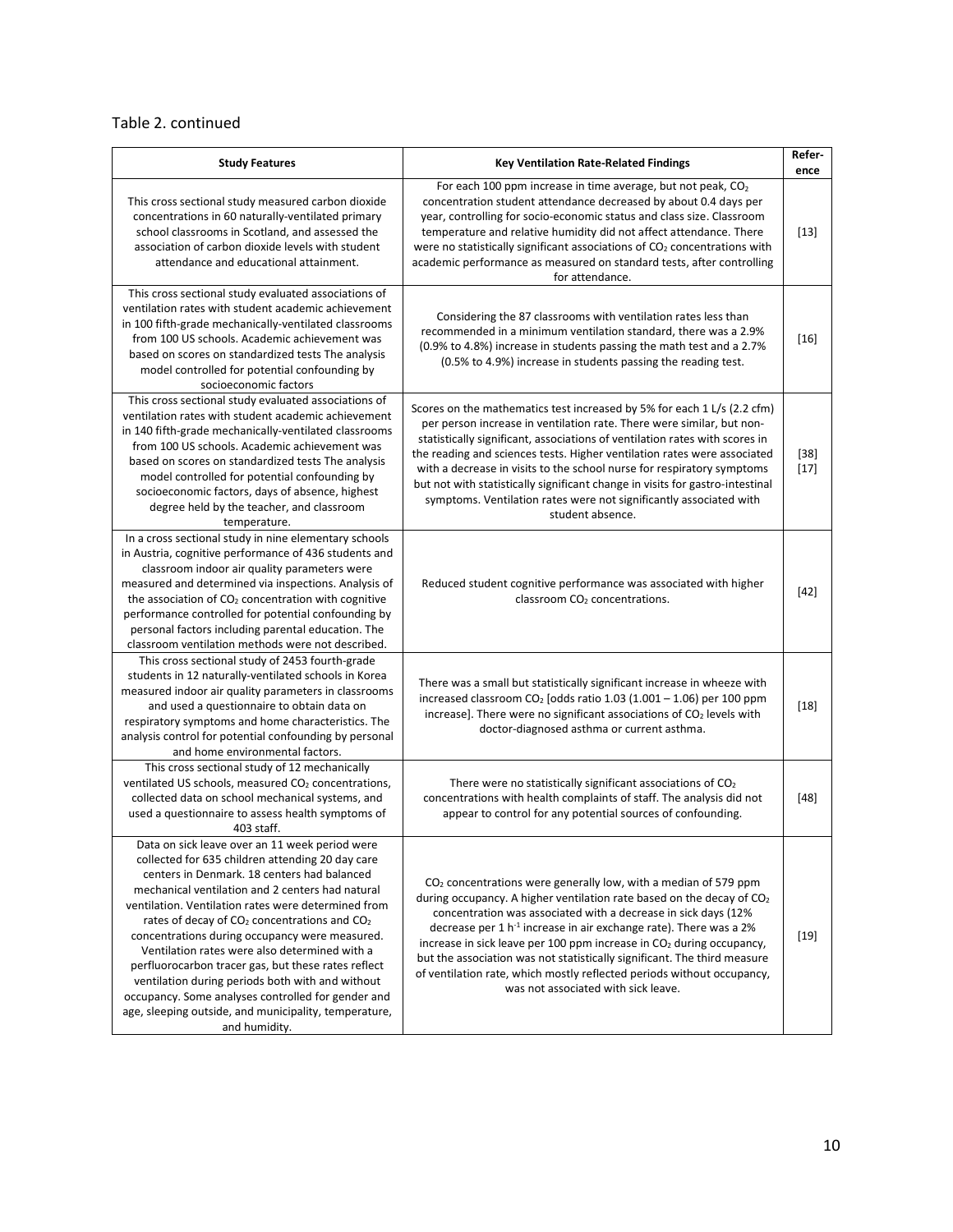#### Table 2. continued

| <b>Study Features</b>                                                                                                                                                                                                                                                                                                                                                                                                                                                                                      | <b>Key Ventilation Rate-Related Findings</b>                                                                                                                                                                                                                                                                                                                                                                                                                         | Refer-<br>ence   |
|------------------------------------------------------------------------------------------------------------------------------------------------------------------------------------------------------------------------------------------------------------------------------------------------------------------------------------------------------------------------------------------------------------------------------------------------------------------------------------------------------------|----------------------------------------------------------------------------------------------------------------------------------------------------------------------------------------------------------------------------------------------------------------------------------------------------------------------------------------------------------------------------------------------------------------------------------------------------------------------|------------------|
| CO <sub>2</sub> concentration, temperature, and humidity were<br>measured continuously over two years in 162 primary<br>school US classrooms with a mixture of mechanical<br>and natural ventilation. Student illness absence and<br>scores on academic achievement tests were obtained<br>from the school district. Analyses of associations<br>controlled for socio-economic status, age, school<br>district, method of ventilation, air conditioning, and<br>the prior year's test scores.              | There was a statistically significant increase in sick leave with decreased<br>ventilation rate, with ventilation rate based on CO <sub>2</sub> data. For each 1 L/s<br>(2.2 cfm) per occupant increase in ventilation rate, illness absence<br>decreased 1.6%. Test scores generally improved with increased<br>ventilation rate, but the improvements were not statistically significant.                                                                          | $[20]$<br>$[39]$ |
| This cross sectional study in China studied 1414<br>students, age 13-14, in 30 classrooms within 10<br>naturally ventilated schools. Selected indoor air<br>quality parameters were measured and asthma and<br>respiratory symptoms and demographic data were<br>collected with a questionnaire. Associations of CO <sub>2</sub><br>with health controlled for potential confounding by<br>personal factors, smoking, and observed water<br>leakage and mold.                                              | There were statistically significant increases in asthma attacks, asthma<br>medication, and current asthma with increased classroom CO <sub>2</sub> , with<br>15% to 18% increases in asthma per 100 ppm increase in CO <sub>2</sub> . Wheeze<br>and breathlessness were not significantly associated with CO <sub>2</sub><br>concentrations.                                                                                                                        | $[22]$           |
| This cross sectional study used questionnaires to<br>collect demographic, health symptom and classroom<br>data from teachers in 68 teachers in 64 mechanically-<br>ventilated classrooms in ten US schools. Classrooms<br>were inspected and temperature, humidity, and<br>carbon dioxide concentrations were measured.<br>Analyses of the associations of symptoms with<br>classroom CO <sub>2</sub> concentrations controlled for potential<br>confounding by demographic and classroom factors.         | Prevalence of any symptom, mucosal symptoms, and neuro-physiologic<br>symptoms (headache, difficulty concentrating, fatigue) increased with<br>higher peak classroom CO <sub>2</sub> concentration, but the association was<br>statistically significant only for neuro-physiologic symptoms with an<br>odds ratio of 1.3 (1.02 - 1.64) per 100 ppm increase in $CO2$<br>concentration. Lower respiratory symptoms were not associated with<br>$CO2$ concentrations. | $[23]$           |
| This intervention study in four fifth-grade naturally-<br>ventilated classrooms from two Danish schools<br>increased ventilation rates during some periods with<br>an added mechanical ventilation system and<br>employed numerical and language-based tests to<br>measure students' performance. Students also<br>reported health symptoms and perceptions of the<br>indoor environment via a questionnaire. CO <sub>2</sub><br>concentration, temperature, humidity, and window<br>opening was measured. | Increasing ventilation rates from 1.7 to 6.6 L/s per student increased<br>number of correct answers by 3.2 % to 7.4%. Speed increased with<br>ventilation rate and accuracy was not significantly affected. Most self-<br>reported health symptoms and perceptions off the indoor environment<br>were not affected by ventilation rate. There was a small increase in<br>reported draft and eye symptoms at the higher ventilation rates.                            | $[43]$           |
| In a cross sectional study of 50 fifth-grade<br>mechanically-ventilated US classrooms, CO2<br>concentrations were measured and scores on<br>standard academic achievement tests were obtained<br>from the school districts. Analyses controlled for<br>potential confounding by male female ratio,<br>attendance, and indicators of socio-economic status<br>of students.                                                                                                                                  | A higher score in the math test was associated with higher ventilation<br>rates based on the measured CO <sub>2</sub> concentrations, but the association<br>was only significant at the $P < 0.1$ level. There was a similar trend for<br>the score in the reading test, but the association was not statistically<br>significant even with the $P < 0.1$ criterion.                                                                                                | $[27]$           |
| In a cross sectional study of 434 elementary-level US<br>classrooms, all but two classrooms with mechanical<br>ventilation, short term measurements of CO <sub>2</sub> were<br>performed and student absence data were obtained<br>from school districts. Analyses controlled for<br>potential confounding by classroom-level<br>demographic and socioeconomic factors, grade level,<br>traditional or portable classroom, and state in which<br>the classroom was located.                                | A decrease in attendance was associated with $CO2$ concentrations, with<br>a 1000 ppm increase in the difference between indoor and outdoor $CO2$<br>concentration associated with a 10% to 20% increase in absence.                                                                                                                                                                                                                                                 | $[28]$           |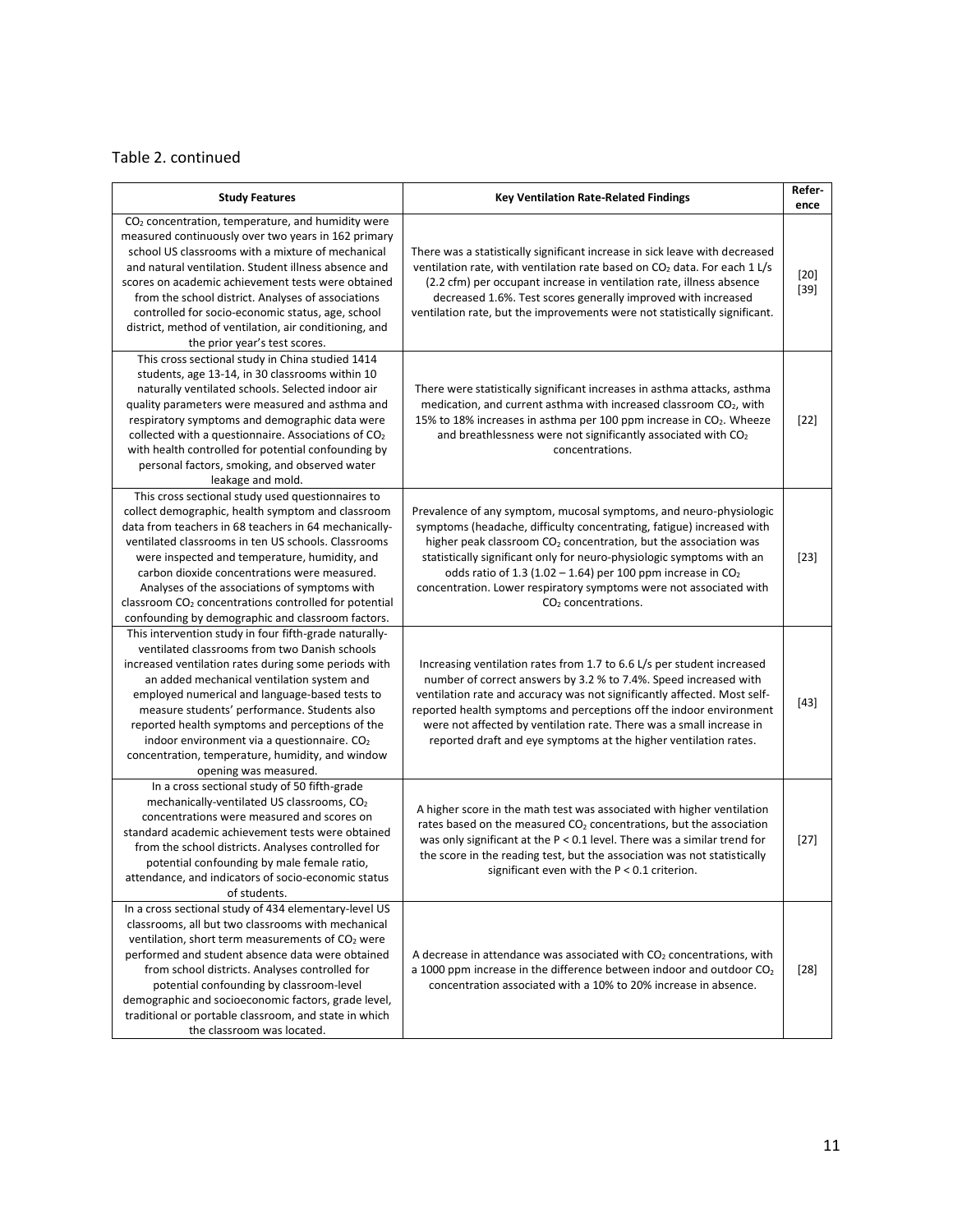#### Table 2. continued

| <b>Study Features</b>                                                                                                                                                                                                                                                                                                                                                                                                                                                                                                                                                                                                                                                                                                                                                                        | <b>Key Ventilation Rate-Related Findings</b>                                                                                                                                                                                                                                                                                                                                                                                                                                                                                                                                                                                                                                                                       | Refer-<br>ence |
|----------------------------------------------------------------------------------------------------------------------------------------------------------------------------------------------------------------------------------------------------------------------------------------------------------------------------------------------------------------------------------------------------------------------------------------------------------------------------------------------------------------------------------------------------------------------------------------------------------------------------------------------------------------------------------------------------------------------------------------------------------------------------------------------|--------------------------------------------------------------------------------------------------------------------------------------------------------------------------------------------------------------------------------------------------------------------------------------------------------------------------------------------------------------------------------------------------------------------------------------------------------------------------------------------------------------------------------------------------------------------------------------------------------------------------------------------------------------------------------------------------------------------|----------------|
| This five-country European cross sectional study of<br>654 students from 46 elementary school classrooms<br>in 21 schools surveyed teachers about school<br>characteristics and parents and students about<br>respiratory health conditions, home environment,<br>and lifestyle. Some classrooms had mechanical<br>ventilation, others had natural ventilation. Health<br>data were obtained from 654 students. During<br>occupancy, a range of IAQ parameters were<br>measured in classrooms. Clinical tests were<br>performed on five students per classroom including<br>acoustic rhinometry which measures openness of the<br>nose. Analyses of associations of ventilation with<br>health controlled for smoking at home, sex, age, and,<br>in some instances, particle concentrations. | A classroom CO <sub>2</sub> concentration above, versus below, 1000 ppm was<br>associated with statistically significant and large (approximately 100 to<br>200%) increases in dry cough at night and rhinitis. Using a second<br>analysis method, the associations remained statistically significant only<br>for dry cough at night. Per 100 ppm increase in CO <sub>2</sub> , there were<br>statistically significant, approximately 5%, increase in dry cough at night<br>and wheeze. One of two measures of openness of the nose improved<br>significantly with decreased $CO2$ concentration, however, the<br>association became non-significant when the analysis controlled for<br>particle concentration. | $[29]$         |
| In 20 mechanically third and fourth grade ventilated<br>German classrooms, ventilation rates were varied,<br>and 417 students completed tests of concentration<br>performance.                                                                                                                                                                                                                                                                                                                                                                                                                                                                                                                                                                                                               | Higher classroom CO <sub>2</sub> levels (median 2115 ppm versus median 1045<br>ppm) were not associated with an overall statistically significant<br>increase in concentration performance; however, there was a<br>statistically significant increase in errors with higher $CO2$ levels.                                                                                                                                                                                                                                                                                                                                                                                                                         | $[32]$         |
| Via questionnaire, this study collected demographic<br>and housing data and classroom perceived indoor air<br>quality from 1476 Swedish students in grades 1<br>through 7 from 39 schools. Ventilation types were<br>not specified but at least some classrooms had<br>mechanical ventilation. Each student completed the<br>survey twice, the second time after two years had<br>elapsed. Temperature, humidity, CO <sub>2</sub> concentrations,<br>concentrations of other pollutants, and air exchange<br>rates were measured in classrooms. Analyses<br>controlled for potential confounding by age, gender,<br>atopy, housing and school characteristics.                                                                                                                               | Higher ventilation and air exchange rates were associated with<br>improved ratings of classroom air quality at follow-up compared to<br>baseline and higher CO <sub>2</sub> concentrations were associated with degraded<br>ratings of classroom air quality.                                                                                                                                                                                                                                                                                                                                                                                                                                                      | $[33]$         |
| This study of 224 staff from 12 Swedish primary<br>schools measured nasal patency (openness) and<br>markers of inflammation in nasal lavage (washing)<br>fluids. The schools had a mix of natural and<br>mechanical ventilation. Demographic and health<br>data, including nasal symptoms, were determined vis<br>questionnaires. Schools were inspected, air exchange<br>rates, temperature, and humidity were measured.                                                                                                                                                                                                                                                                                                                                                                    | Nasal symptoms were not associated with measured air exchange<br>rates. Lower nasal patency (reduced nasal openness) was associated<br>lower air exchange rate after controlling for ventilation type, room<br>temperature and other potential confounders. Increased markers of<br>inflammation in nasal lavage fluids were associated with lower air<br>exchange rate after controlling for ventilation type and room<br>temperature and other potential confounders. Estimated ventilation<br>rates per person were not associated with nasal patency or<br>inflammation markers.                                                                                                                               | $[34]$         |
| In this Danish intervention study, with and without<br>increases in ventilation rates in two mechanically<br>ventilated classrooms, student performance was<br>measured and questionnaires collected data on<br>students' health symptoms and perceptions of indoor<br>air quality.                                                                                                                                                                                                                                                                                                                                                                                                                                                                                                          | With the ventilation rate increased from 5.2 to 9.6 L/s (11.0 to 20.3<br>cfm) per person and temperatures maintained constant, students'<br>performance on four numerical tests improved, with speed but not<br>accuracy improved. Students' performance in tests of reading and<br>logical thinking and students symptoms and perceptions of indoor air<br>quality were largely unaffected by ventilation rate.                                                                                                                                                                                                                                                                                                   | [44]           |
| This study of 44 naturally-ventilated classrooms in ten<br>junior high schools in China measured CO <sub>2</sub><br>concentrations, temperature, relative humidity, and<br>concentrations of a range of pollutants. Classrooms<br>were inspected for dampness and mold. At baseline,<br>2134 students provided demographic and health<br>status data and data on health symptoms via a<br>questionnaire. At follow up, after two years, 1325 of<br>the students again completed the questionnaire.<br>Analyses controlled for potential confounding by age,<br>sex, and parental allergy or asthma                                                                                                                                                                                           | At baseline, there were no statistically significant associations of<br>symptoms with CO <sub>2</sub> concentrations. In the follow up survey relative to<br>the baseline survey, with higher CO <sub>2</sub> concentrations, there were 40% to<br>90% increases in new symptoms, and the increases were statistically<br>significant for all but skin symptoms. Also, with higher CO <sub>2</sub><br>concentrations, there were fewer remissions of symptoms between the<br>baseline and follow up periods, although the decreased remission of<br>symptoms was statistically significant for only one of six symptom<br>categories.                                                                              | $[36]$         |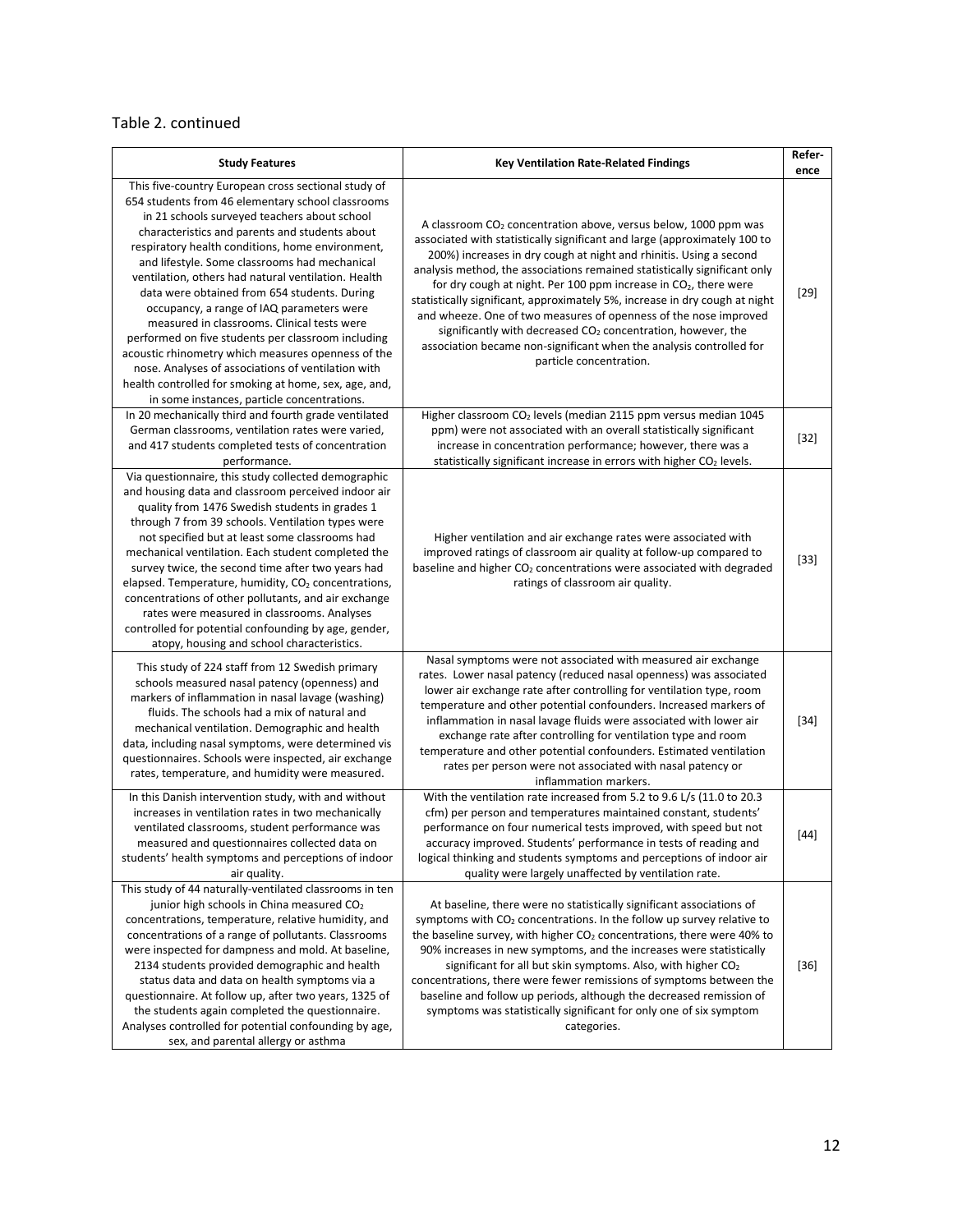## **Influence of Ventilation Rates on Energy Use and Costs**

This section reviews what has been published on the magnitude of the energy and HVAC system costs attributable to ventilation. Only three journal papers were identified that included assessments of how ventilation rates in schools affect energy use with other factors constant. The findings of these three papers are summarized along with the findings in one report<sup>[1]</sup> based on a simulation effort of a set of buildings representing the US school building stock.

Benne et al.<sup>[1]</sup> used a building energy simulation tool to model a set of school buildings intended to represent the existing US school building stock in 2003. Simulations were performed with an estimated representative mechanical ventilation rate of 6.3 L s<sup>-1</sup> per person and with the mechanical ventilation eliminated. They estimated that elimination of all mechanical ventilation in the school building stock would decrease total building energy use by 4.4%. With elimination of mechanical ventilation, gas energy use for heating decreased by 16.4% and electricity use for space cooling decreased by 1.3%. With the aforementioned energy prices in January 2017, one can estimate that elimination of 6.3 L  $s^{-1}$  per person of mechanical ventilation would reduce the annual cost of gas by \$0.45 per square meter and reduce the annual cost of electricity for air conditioning by \$0.07 per square meter. Because occupant density was not provided, these costs cannot be estimated per occupant.

Santos and Leal<sup>[2]</sup> used a building energy simulation model to evaluate energy use with different ventilation rates for heated and air conditioned school buildings in Lisbon, Paris, and Helsinki. Several building and HVAC configurations were considered and only the base case results are reported here. They estimated that each  $1 \text{ L s}^{-1}$  per person increase in ventilation rate would increase annual energy consumption by 1.2, 1.5, and 2.0 kWh per square meter in Lisbon, Paris, and Helsinki, respectively. With their floor area of 3.2  $m<sup>2</sup>$  per person and assuming energy cost \$0.109 per kWh, the annual per occupant cost is \$2.1, \$2.7, and \$3.5 for the three cities, respectively.

Becker et al.<sup>[3]</sup> performed energy simulations of prototypical heated and air conditioned classrooms in Jerusalem with and without  $5 \, \text{L s}^{-1}$  per person of mechanical ventilation. The assumed occupant density was high, with 1.2  $m^2$  per occupant. With a north-facing window orientation, eliminating mechanical ventilation reduced annual energy consumption by 5.5 kWh  $m<sup>-2</sup>$  or 20% from 27.5 to 22 kWh m<sup>-2</sup>. With south facing windows, eliminating mechanical ventilation reduced annual energy use by 4.2 kWh m<sup>-2</sup> or 17% from 24.5 to 20.3 kWh m<sup>-2</sup>. On a per person basis, the annual energy savings were 6.7 and 5.1 kWh for north and south window orientations. With an energy price of \$0.109 per kWh, the annual energy cost of 5  $L^{-1}$  per person of mechanical ventilation is \$0.73 and \$0.56 per person for north and south window orientations, respectively.

Davanagere et al.<sup>[4]</sup> used a building energy simulation model to evaluate how ventilation rates would affect energy use, energy costs, HVAC system costs, and indoor humidity levels of prototypical heated and air conditioned schools in Florida's hot and humid climate. The simulations assumed ventilation rates of 2.5 and 7.5 L  $s<sup>-1</sup>$  per person. The base case HVAC system had a cooling coil in the mixture of outdoor and recirculated indoor air. Increasing the ventilation rate from 2.5 to 7.5 L  $s^{-1}$  per person increased energy use by 11.7%, 10.2%, and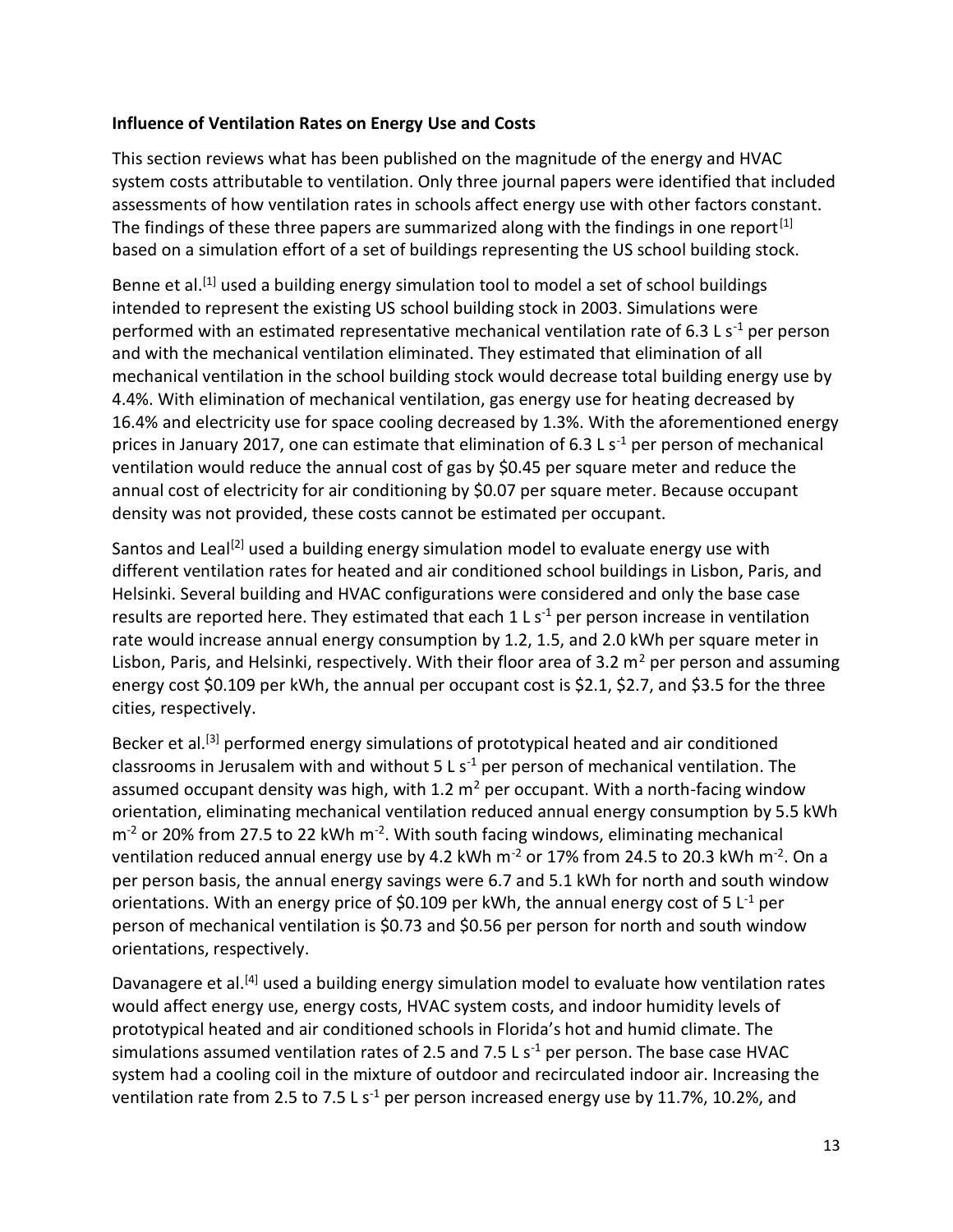13.9% in Miami, Orlando, and Jacksonville, respectively, with HVAC operating costs increasing by 17.1%, 17.3%, and 19.8%. There was a 5.5% increment in first cost for an HVAC system with the capacity needed to accommodate the higher ventilation rates. For Miami it was possible to calculate an annual increase in operating cost of \$4.3 per occupant and an annualized increase in HVAC first cost of \$2.1 per occupant. Even with only 2.5 L  $s<sup>-1</sup>$  per person of ventilation, indoor relative humidity was estimated to exceed 60% approximately 3700 h per year in Miami and Orlando and 4000 h per year in Jacksonville, with many of these hours during periods without occupants present. With the higher ventilation rates, the estimated elapsed time with a relative humidity exceeding 60% increased by 43% in Miami, 13% in Orlando, and 10% in Jacksonville.

The simulations by Davanagere et al.<sup>[4]</sup> included alternate HVAC system designs applied only when ventilation rates were increased to 7.5 L  $s<sup>-1</sup>$  per person. The alternative HVAC designs were intended to better control indoor humidity levels. The simulation estimated the energy use of a HVAC system with a direct expansion cooling coil located in the outdoor air stream before this air mixed with recirculated indoor air. For Miami, relative to the base case HVAC system with 2.5 L s<sup>-1</sup> per person of ventilation, this alternative HVAC system with 7.5 L s<sup>-1</sup> per person of ventilation increased annual energy use by 16.3%, with annual operating costs increased by 20.3% or \$7.4 per person. Initial HVAC costs were increased by 4.2% and annualized incremental first costs for the HVAC system were \$1.6 per occupant. Hours during occupancy with an indoor relative humidity exceeding 60% during occupancy were reduced from 204 to approximately 20. The authors also performed simulations assuming that an enthalpy exchanger, which transfers heat and water vapor between the incoming outdoor air and exhaust airstream, was employed when the ventilation rate was 7.5 L  $s<sup>-1</sup>$  per person. With this system and the increased ventilation rates, annual energy use was increased by 7.8%, with annual operating costs increased by 4.4% or \$1.6 per person. Initial HVAC costs increased by 7.3% and the annualized incremental first cost for the HVAC system was \$2.8 per person. Hours with an indoor relative humidity exceeding 60% during occupancy were reduced from 204 to approximately 50.

### **DISCUSSION**

The published literature clearly indicates that ventilation rates in classrooms often fall far short of the minimum ventilation rates specified in standards. There is compelling evidence of an association of increased student performance, by a few percent to as much as 15%, with increased ventilation rates based on both cross sectional and intervention studies. There is evidence of associations of reduced respiratory health effects, such as mucosal and allergy symptoms, and of reduced student absence with increased ventilation rates. Thus, the evidence suggests that the widespread under ventilation of classrooms adversely affects student performance, attendance, and health.

It is presumed that the associations of ventilation rates with improved performance and respiratory health outcomes is a consequence of reductions in indoor air concentrations of indoor-generated air pollutants. The specific pollutants affecting performance and health are uncertain. Some, but not all, controlled exposure studies have found that decreased  $CO<sub>2</sub>$  levels,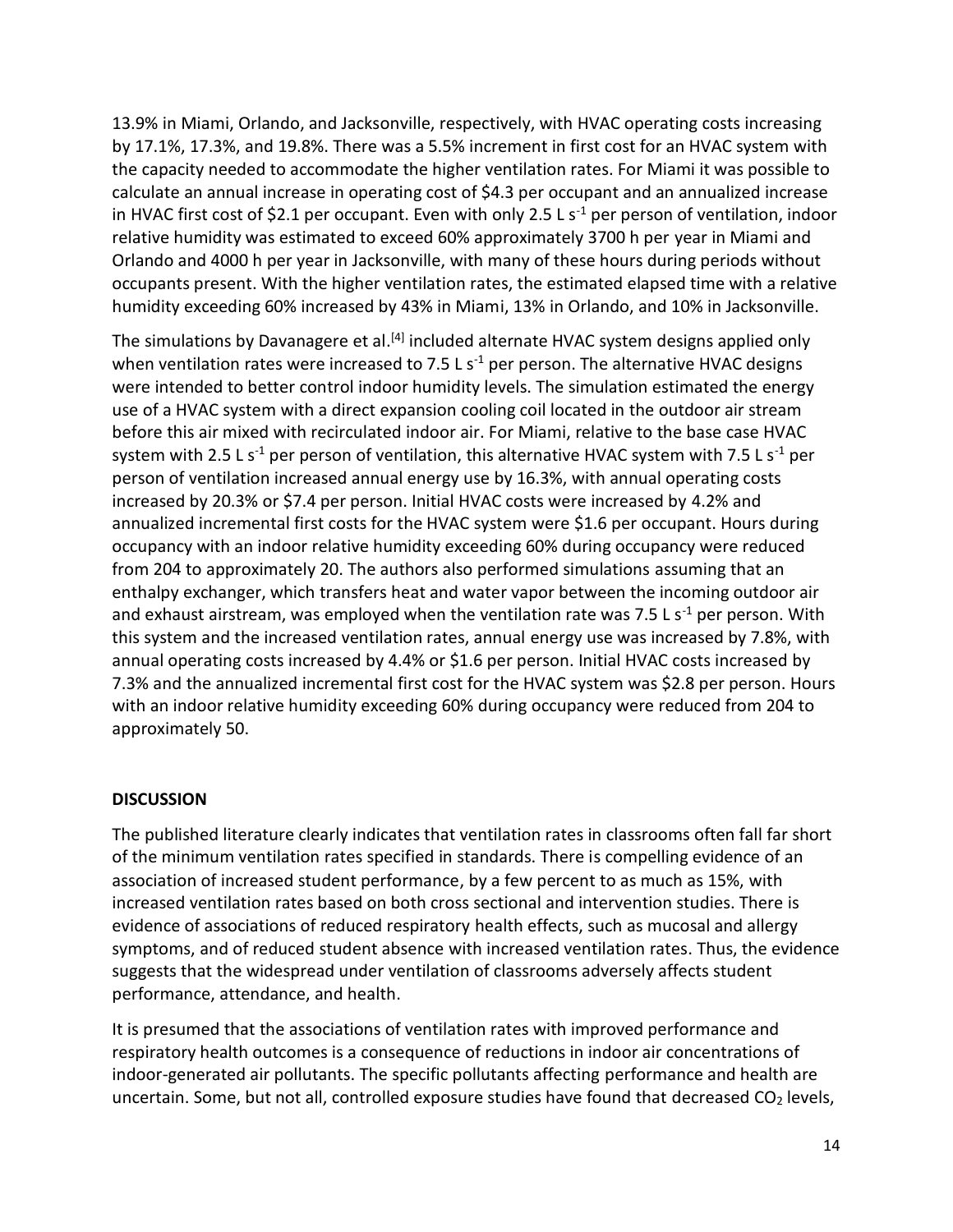with all other factors constant, improve cognitive performance<sup>[49-52]</sup>. Controlled exposure studies have also found that changes in ventilation rates in facilities with very low emission rates from the building envelope and furnishings, have affected cognitive performance, and have sometimes affected perceived air quality and health symptoms. In these experiments, the ventilation rates primarily affect indoor levels of carbon dioxide and other bioeffluents<sup>[52, 53]</sup>.

Increasing ventilation rates in schools imposes energy costs and can increase HVAC system capital costs. Per occupant, the energy costs are small. The largest estimates are annual costs of \$2.1 to \$3.5 per person for each 1 L  $s<sup>-1</sup>$  of ventilation in European cities. In Jerusalem, the estimated annual cost of  $5 \text{ L s}^{-1}$  per person of ventilation was less than \$1 per person. Depending on the HVAC design, adding  $5 L s^{-1}$  of ventilation was estimated to increase annual energy costs by about \$2 to \$7 per person in Florida. The incremental cost of the higher capacity HVAC systems needed with higher ventilation rates were only estimated for schools in Florida, and on a per-person basis these costs were also small, about \$2 to \$3 per person per year. In less hot and humid climates, smaller incremental capital costs would be expected.

The economic value of increases in student performance and health and of reductions in absence are not easily quantified. However, the annual incremental energy and capital costs of increasing ventilation rates as needed to meet or exceed current standards, range from a few dollars to about ten dollars per person. For reference, these costs can be compared to the US per student annual spending of \$10.3K in 2009 for public elementary and secondary schools<sup>[54]</sup>. Thus, the energy and capital costs of increasing ventilation rates would be less than 0.1% of education spending. Such expenditures seem like a small price to pay given the evidence of health and performance benefits.

There is little published information on the measures necessary to reduce the widespread under ventilation of classrooms. Many of the studies of  $CO<sub>2</sub>$  concentrations are from naturally ventilated schools and it is clear from the data that schools cannot consistently rely on opening of windows sufficiently to provide the recommended minimum ventilation rates. Sensors that provide a visual warning signal when  $CO<sub>2</sub>$  concentrations are elevated helped to prompt windows use in a study by Wargocki and Da Silva<sup>[55]</sup>.

Low ventilation rates, relative to the minimum ventilation requirements specified in standards, and associated high  $CO<sub>2</sub>$  concentrations relative to 1000 ppm, are also found in many mechanically ventilated schools. For example, all 51 classrooms in one school district in the study of Mendell et al.<sup>[20]</sup> were mechanically ventilated and, based on more than 8,000 days of monitoring, median and mean ventilation rates were only 2.6 and 3.1 L  $s<sup>-1</sup>$  per occupant. Also, in a study of 100 fifth-grade mechanically ventilated classrooms in the U.S. southwest, the average  $CO<sub>2</sub>$  concentration was 1780 ppm with a standard deviation of 850 ppm and a peak of 6000 ppm $^{[16]}$ . We lack systematic data on the reasons for low ventilation rates in mechanically ventilated schools. Anecdotally suggested reasons include:

- many ventilation systems are operated, potentially to save energy, such that ventilation is provided only when there is a need for heating and cooling;
- ventilation systems are turned off because they are noisy and the noise is bothersome and interferes with learning;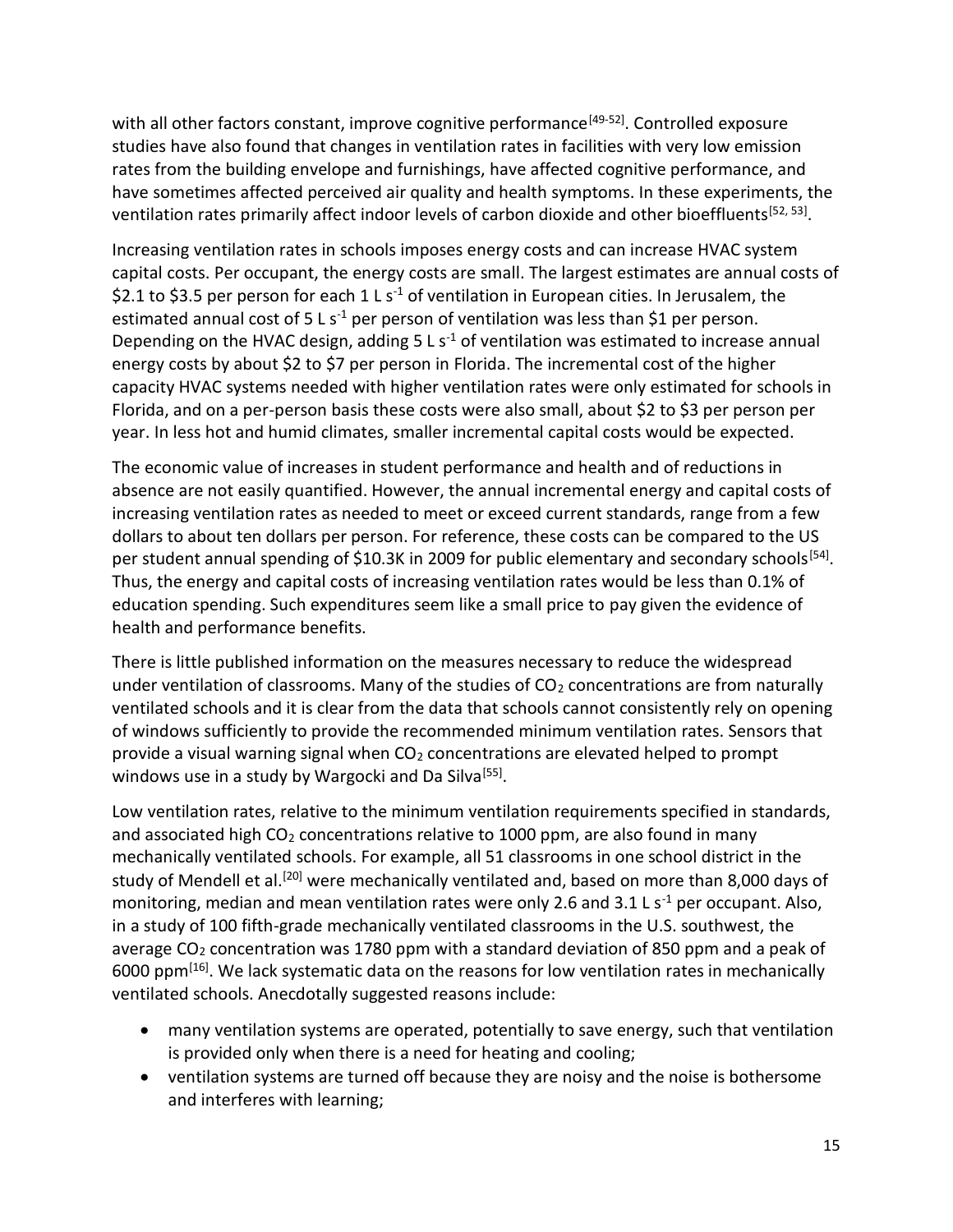- ventilation systems are poorly designed or poorly maintained; and
- to reduce energy costs, ventilation is intentionally limited in some schools by closing outdoor air intake dampers.

These explanations suggest that mechanical ventilation control systems should be designed and operated to provide sufficient ventilation even when the need for heating and cooling is minimal and that mechanical ventilation systems should not be noisy. Better communication of the low energy costs and increased health and performance benefits of classroom ventilation might motivate actions to avoid low classroom ventilation rates. Also, deployment of sensors that provide a visual warning signal when  $CO<sub>2</sub>$  concentrations are elevated, found to be helpful in naturally ventilated classrooms, might also help stimulate corrective actions in mechanically ventilated classrooms.

To the best of the author's knowledge, this paper represents the first comprehensive review of ventilation rates and  $CO<sub>2</sub>$  concentrations in schools, their associations with health and performance of occupants, and their effects on energy consumption. Strengths include the assessment of these three issues in a single review, the extensive search for literature, and the reliance on papers published in refereed archival journals. As with all reviews, this one has limitations. The review relied on many cross-sectional studies that can identify associations of ventilation rates with health and performance outcomes but that cannot prove causation. Publication bias, in which a higher proportion of studies with positive findings are published, cannot be ruled out. The diversity of studies was too high for a formal statistical meta-analysis of the associations of ventilation rates with occupant health and performance outcomes. Consequently, conclusions were necessarily based on judgments reflecting consistency of findings, numbers of studies with consistent findings, and indicators of study quality such as study size and extent of control for potential confounders.

# **CONCLUSIONS**

Ventilation rates in classrooms often fall far short of the minimum ventilation rates specified in standards. The evidence of an association of increased student performance with increased ventilation rates is compelling. There is evidence of associations of reduced respiratory health effects and reduced student absence with increased ventilation rates. Increasing ventilation rates in schools imposes energy costs and can increase HVAC system capital costs. The net annual costs, ranging from a few dollars to about ten dollars per person, are less than 0.1% typical public spending on elementary and secondary education in the US. Such costs seem like a small price to pay given the evidence of health and performance benefits.

# **ACKNOWLEDGMENTS**

This study was funded through interagency agreement DW- 89-92337001 between the Indoor Environments Division, Office of Radiation and Indoor Air of the U.S. Environmental Protection Agency (EPA) and the U. S. Department of Energy under contract DE-AC02-05CH11231. The author thanks Greg Brunner and Sean Carter for program management and Mark Mendell, Brett Singer, Hugo Destaillats, and Laura Kolb for reviewing draft text.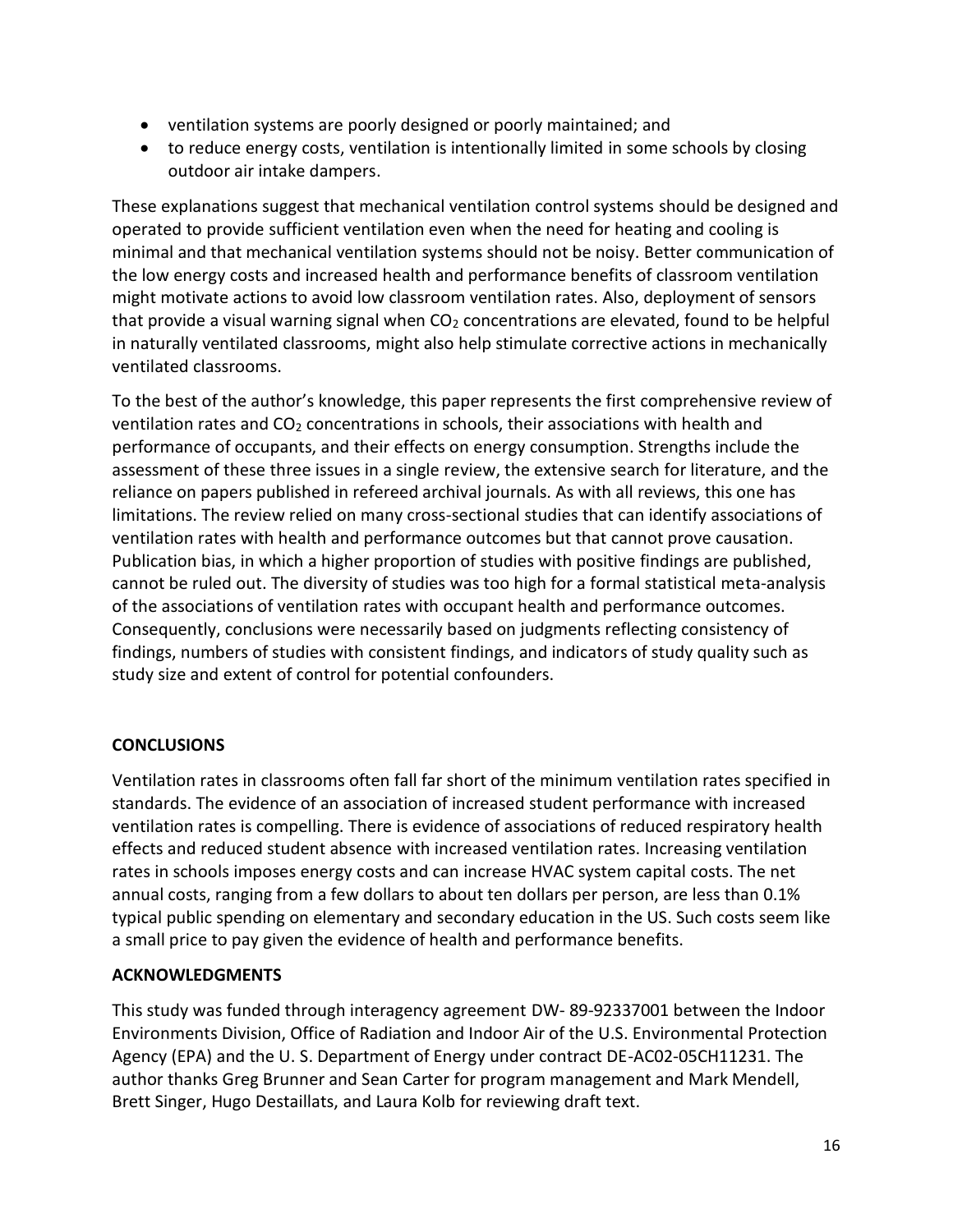## **REFERENCES**

- 1. Benne K, Griffith B, Long N, Torcellini P, Crawley D and Logee T. Assessment of the energy impacts of outside air in the commercial sector, NREL/TP-550-41955. National Renewable Energy Laboratory: Golden, CO, 2009.
- 2. Santos HR and Leal VM. Energy vs. ventilation rate in buildings: a comprehensive scenario-based assessment in the European context. *Energy and Buildings* 2012; 54: 111-121
- 3. Becker R, Goldberger I and Paciuk M. Improving energy performance of school buildings while ensuring indoor air quality ventilation. *Building and Environment* 2007; 42: 3261-3276
- 4. Davanagere BS, Shirey III DB, Rengarajan K and Colacino F. Mitigating the impacts of ASHRAE Standard 62-1989 on Florida schools. *ASHRAE Transactions* 1997; 103: 241-258
- 5. ASHRAE. ASHRAE Standard 62.1-2016 Ventilation for acceptable indoor air quality. American Society of Heating, Refrigerating, and Air Conditioning Engineers, Inc.: Atlanta, GA, 2016.
- 6. CEN. BS EN 13779:2007 Ventilation for non-residential buildings. Performance requirements for ventilation and room-conditioning systems. European Committee for Standardization: Brussels, 2007.
- 7. ASTM. ASTM D6245-12, Standard guide for using indoor carbon dioxide concentrations to evaluate indoor air quality and ventilation. West Conshohocken, PA, 2012.
- 8. EIA. Electric power monthly. Table 5.6.A Average price of electricity to ultimate customers by end use sector. U.S. Energy Information Administration, Accessed April 3, 2017: https://www.eia.gov/electricity/monthly/epm\_table\_grapher.cfm?t=epmt\_5\_6\_a, 2017.
- 9. EIA. Natural gas prices. Administration USEI (ed). U.S. Energy Information Administration, Accessed April 3, 2017: https://www.eia.gov/dnav/ng/ng\_pri\_sum\_dcu\_nus\_m.htm 2017b.
- 10. Canha N, Mandin C, Ramalho O, Wyart G, Ribéron J, Dassonville C, Hänninen O, Almeida SM and Derbez M. Assessment of ventilation and indoor air pollutants in nursery and elementary schools in France. *Indoor Air* 2016; 26: 350-365. DOI: 10.1111/ina.12222
- 11. Ferreira AM and Cardoso M. Indoor air quality and health in schools. *Jornal brasileiro de pneumologia : publicacao oficial da Sociedade Brasileira de Pneumologia e Tisilogia* 2014; 40: 259-68
- 12. Fromme H, Twardella D, Dietrich S, Heitmann D, Schierl R, Liebl B and Rüden H. Particulate matter in the indoor air of classrooms—exploratory results from Munich and surrounding area. *Atmospheric Environment* 2007; 41: 854-866
- 13. Gaihre S, Semple S, Miller J, Fielding S and Turner S. Classroom carbon dioxide concentration, school attendance, and educational attainment. *J Sch Health* 2014; 84: 569-74. DOI: 10.1111/josh.12183
- 14. Geelen LM, Huijbregts MA, Ragas AM, Bretveld RW, Jans HW, van Doorn WJ, Evertz SJ and van der Zijden A. Comparing the effectiveness of interventions to improve ventilation behavior in primary schools. *Indoor Air* 2008; 18: 416-24. DOI: 10.1111/j.1600-0668.2008.00542.x
- 15. Godwin C and Batterman S. Indoor air quality in Michigan schools. *Indoor Air* 2007; 17: 109-21
- 16. Haverinen-Shaughnessy U, Moschandreas DJ and Shaughnessy RJ. Association between substandard classroom ventilation rates and students' academic achievement. *Indoor Air* 2011; 21: 121-31
- 17. Haverinen-Shaughnessy U, Shaughnessy RJ, Cole EC, Toyinbo O and Moschandreas DJ. An assessment of indoor environmental quality in schools and its association with health and performance. *Building and Environment* 2015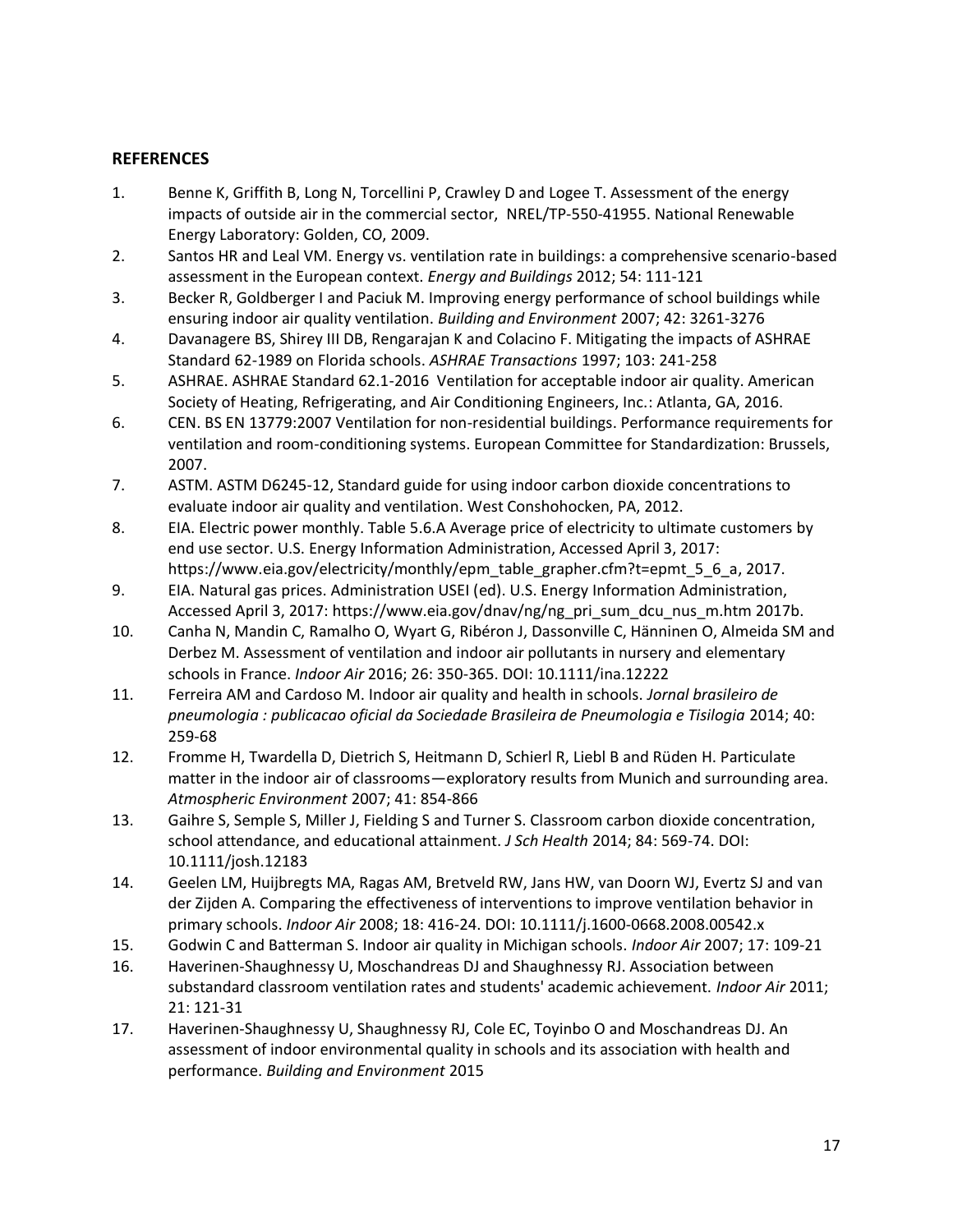- 18. Kim J-L, Elfman L, Wieslander G, Ferm M, Torén K and Norbäck D. Respiratory health among Korean pupils in relation to home, school and outdoor environment. *Journal of Korean Medical Science* 2011; 26: 166-173
- 19. Kolarik B, Andersen ZJ, Ibfelt T, Engelund EH, Møller E and Bräuner EV. Ventilation in day care centers and sick leave among nursery children. *Indoor Air* 2016; 26: 157-167. DOI: 10.1111/ina.12202
- 20. Mendell MJ, Eliseeva EA, Davies MM, Spears M, Lobscheid A, Fisk WJ and Apte MG. Association of classroom ventilation with reduced illness absence: a prospective study in California elementary schools. *Indoor Air* 2013; 23: 515-528
- 21. Mendes A, Aelenei D, Papoila AL, Carreiro-Martins P, Aguiar L, Pereira C, Neves P, Azevedo S, Cano M, Proenca C, Viegas J, Silva S, Mendes D, Neuparth N and Teixeira JP. Environmental and ventilation assessment in Child Day Care Centers in Porto: the ENVIRH Project. *J Toxicol Environ Health A* 2014; 77: 931-43. DOI: 10.1080/15287394.2014.911134
- 22. Mi YH, Norbäck D, Tao J, Mi YL and Ferm M. Current asthma and respiratory symptoms among pupils in Shanghai, China: influence of building ventilation, nitrogen dioxide, ozone, and formaldehyde in classrooms. *Indoor Air* 2006; 16: 454-64
- 23. Muscatiello N, McCarthy A, Kielb C, Hsu WH, Hwang SA and Lin S. Classroom conditions and CO2 concentrations and teacher health symptom reporting in 10 New York State Schools. *Indoor Air*  2015; 25: 157-67. DOI: 10.1111/ina.12136
- 24. Norbäck D. Subjective indoor air quality in schools–the influence of high room temperature, carpeting, fleecy wall materials and volatile organic compounds (VOC). *Indoor Air* 1995; 5: 237- 246
- 25. Rovelli S, Cattaneo A, Nuzzi CP, Spinazze A, Piazza S, Carrer P and Cavallo DM. Airborne particulate matter in school classrooms of northern Italy. *International journal of environmental research and public health* 2014; 11: 1398-421. DOI: 10.3390/ijerph110201398
- 26. Santamouris M, Synnefa A, Asssimakopoulos M, Livada I, Pavlou K, Papaglastra M, Gaitani N, Kolokotsa D and Assimakopoulos V. Experimental investigation of the air flow and indoor carbon dioxide concentration in classrooms with intermittent natural ventilation. *Energy and Buildings*  2008; 40: 1833-1843
- 27. Shaughnessy RJ, Haverinen-Shaughnessy U, Nevalainen A and Moschandreas D. A preliminary study on the association between ventilation rates in classrooms and student performance. *Indoor Air* 2006; 16: 465-468
- 28. Shendell DG, Prill R, Fisk WJ, Apte MG, Blake D and Faulkner D. Associations between classroom CO<sup>2</sup> concentrations and student attendance in Washington and Idaho. *Indoor Air* 2004; 14: 333- 41
- 29. Simoni M, Annesi-Maesano I, Sigsgaard T, Norback D, Wieslander G, Nystad W, Canciani M, Sestini P and Viegi G. School air quality related to dry cough, rhinitis and nasal patency in children. *Eur Respir J* 2010; 35: 742-9. DOI: 10.1183/09031936.00016309
- 30. Toftum J, Kjeldsen BU, Wargocki P, Menå HR, Hansen EM and Clausen G. Association between classroom ventilation mode and learning outcome in Danish schools. *Building and Environment*  2015; 92: 494-503
- 31. Tortolero SR, Bartholomew LK, Tyrrell S, Abramson SL, Sockrider MM, Markham CM, Whitehead LW and Parcel GS. Environmental allergens and irritants in schools: a focus on asthma. *Journal of School Health* 2002; 72: 33-38
- 32. Twardella D, Matzen W, Lahrz T, Burghardt R, Spegel H, Hendrowarsito L, Frenzel AC and Fromme H. Effect of classroom air quality on students' concentration: results of a clusterrandomized cross-over experimental study. *Indoor Air* 2012; 22: 378-87. DOI: 10.1111/j.1600- 0668.2012.00774.x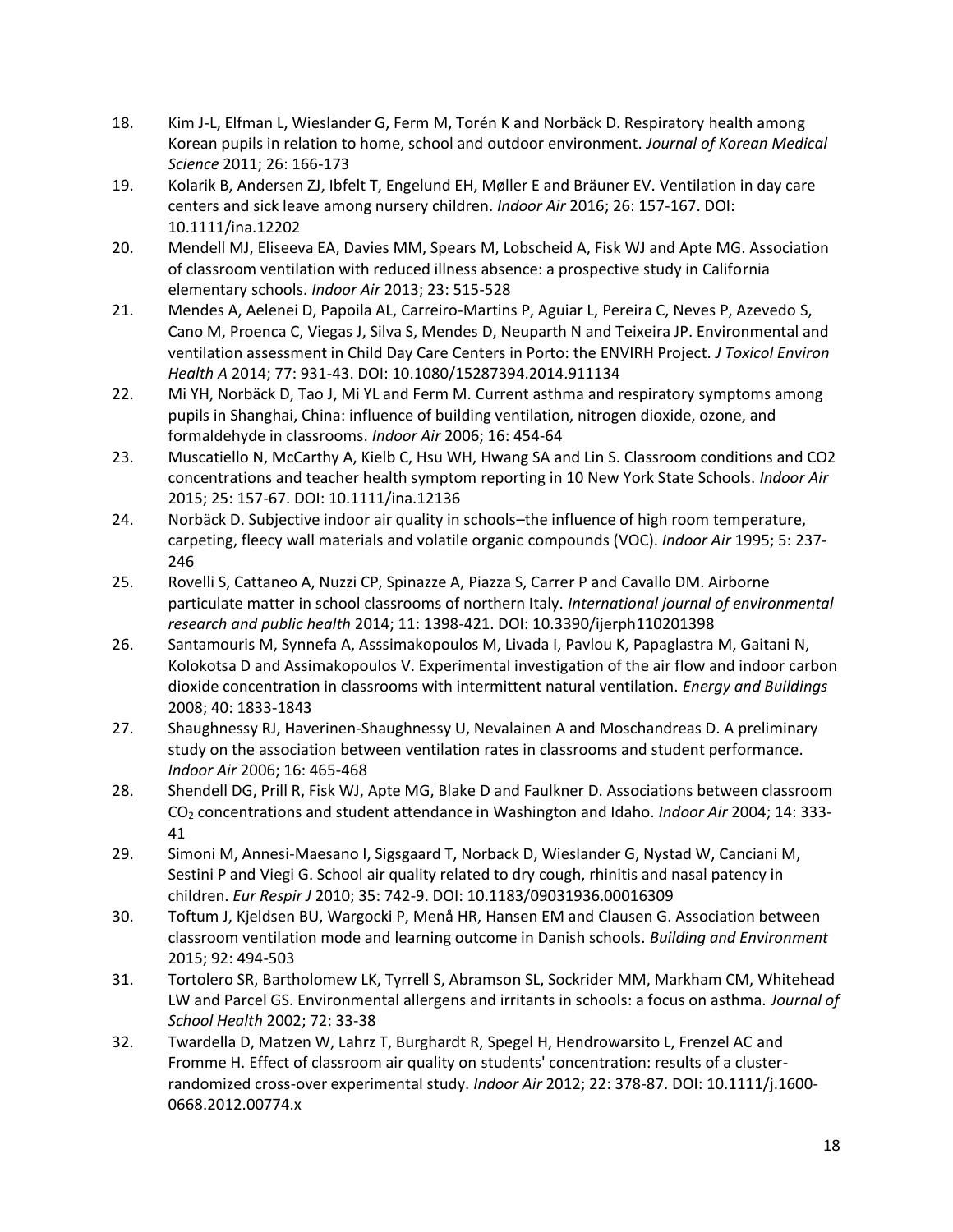- 33. Wang J, Smedje G, Nordquist T and Norback D. Personal and demographic factors and change of subjective indoor air quality reported by school children in relation to exposure at Swedish schools: a 2-year longitudinal study. *Sci Total Environ* 2015; 508: 288-96. DOI: 10.1016/j.scitotenv.2014.12.001
- 34. Wålinder R, Norbäck D, Wieslander G, Smedje G, Erwall C and Venge P. Nasal patency and biomarkers in nasal lavage–the significance of air exchange rate and type of ventilation in schools. *International Archives of Occupational and Environmental Health* 1998; 71: 479-486
- 35. Yang W, Sohn J, Kim J, Son B and Park J. Indoor air quality investigation according to age of the school buildings in Korea. *Journal of Environmental Management* 2009; 90: 348-354
- 36. Zhang X, Li F, Zhang L, Zhao Z and Norback D. A longitudinal study of sick building syndrome (SBS) among pupils in relation to SO2, NO2, O3 and PM10 in schools in China. *PLoS One* 2014; 9: e112933. DOI: 10.1371/journal.pone.0112933
- 37. Zuraimi MS, Tham KW, Chew FT and Ooi PL. The effect of ventilation strategies of child care centers on indoor air quality and respiratory health of children in Singapore. *Indoor Air* 2007; 17: 317-27
- 38. Haverinen-Shaughnessy U and Shaughnessy RJ. Effects of classroom ventilation rate and temperature on students' test scores. *PLoS One* 2015; 10: e0136165. DOI: 10.1371/journal.pone.0136165
- 39. Mendell MJ, Eliseeva EA, Davies MM and Lobscheid A. Do classroom ventilation rates in California elementary schools influence standardized test scores? results from a prospective study. *Indoor Air* 2016; 26: 546-557. DOI: 10.1111/ina.12241
- 40. Bakó-Biró Z, Clements-Croome D, Kochhar N, Awbi H and Williams M. Ventilation rates in schools and pupils' performance. *Building and Environment* 2012; 48: 215-223
- 41. Coley DA, Greeves R and Saxby BK. The effect of low ventilation rates on the cognitive function of a primary school class. *International Journal of Ventilation* 2007; 6: 107-112
- 42. Hutter HP, Haluza D, Piegler K, Hohenblum P, Frohlich M, Scharf S, Uhl M, Damberger B, Tappler P, Kundi M, Wallner P and Moshammer H. Semivolatile compounds in schools and their influence on cognitive performance of children. *International journal of occupational medicine and environmental health* 2013; 26: 628-35. DOI: 10.2478/s13382-013-0125-z
- 43. Petersen S, Jensen K, Pedersen A and Rasmussen H. The effect of increased classroom ventilation rate indicated by reduced CO2 concentration on the performance of schoolwork by children. *Indoor Air* 2016; 26: 366-379
- 44. Wargocki P and Wyon DP. The effect of moderately raised classroom temperatures and classroom ventilation rate on the performance of schoolwork by children. *HVAC&R Research*  2007; 13: 193-220
- 45. Dorizas PV, Assimakopoulos MN and Santamouris M. A holistic approach for the assessment of the indoor environmental quality, student productivity, and energy consumption in primary schools. *Environmental monitoring and assessment* 2015; 187: 259. DOI: 10.1007/s10661-015- 4503-9
- 46. Norbäck D, Walinder R, Wieslander G, Smedje G, Erwall C and Venge P. Indoor air pollutants in schools: nasal patency and biomarkers in nasal lavage. *Allergy* 2000; 55: 163-70
- 47. Gottfried MA. Evaluating the relationship between student attendance and achievement in urban elementary and middle schools an instrumental variables approach. *American Educational Research Journal* 2010; 47: 434-465
- 48. Kinshella MR, Van Dyke MV, Douglas KE and Martyny JW. Perceptions of indoor air quality associated with ventilation system types in elementary schools. *Appl Occup Environ Hyg* 2001; 16: 952-60. DOI: 10.1080/104732201300367209